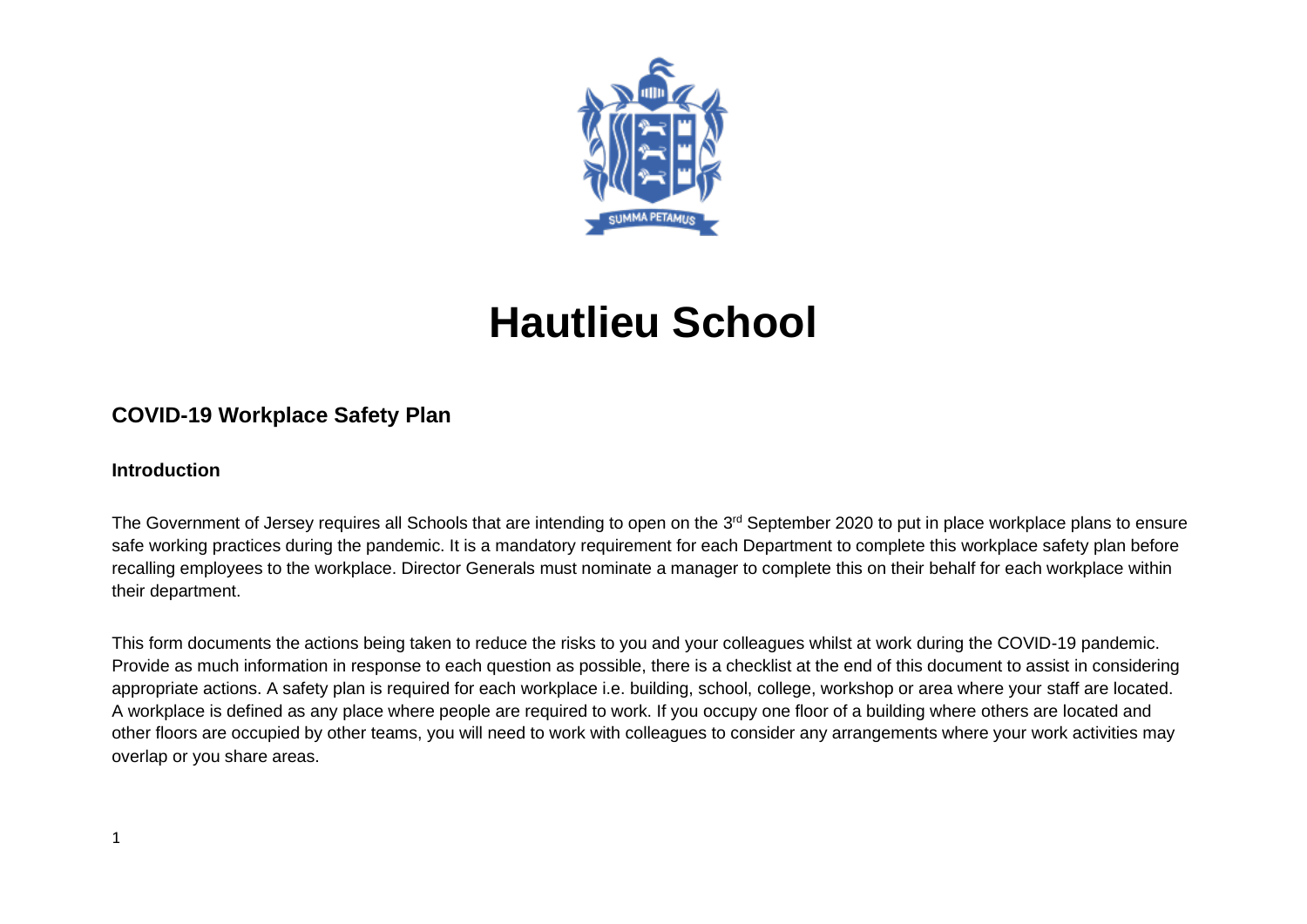Before completing this plan, you should read the government of Jersey managers guidance regarding safe exit for departments and employees on Gov.je/employees and business advice provided on Gov.je/coronavirus, in conjunction with the CYPES Schools Guidance 20200825 currently in its draft form. We advise you to walk through your work area to make sure you have captured all aspects of the workplace and understand what control measures need to be put in place to mitigate any risks. If you are a frontline service walk through as a service user to understand the arrangements, you need to put in place from their perspective. You must ensure suitable signs and notices are displayed in the workplace to remind staff/ service users of hygiene requirements. A floor plan should be attached where appropriate.

This information is to help all employees to know exactly what to do and what to expect and how we are going to share this information with them.

The COVID-19 pandemic is an evolving situation – review your plan regularly and make changes as required.

**You must send this plan once complete to your departmental H&S Adviser** [Healthandsafetyhub@gov.je](mailto:Healthandsafetyhub@gov.je) **and departmental business continuity lead to review and agree before submitting it to the Business Continuity Team** [bcm@gov.je](mailto:bcm@gov.je) . **Plans must be submitted by Friday 28th August 2020. (Plans must be submitted before employees return to the workplace.)**

#### **Department Details**

| <b>Department:</b>    | <b>CYPES</b>                                                 | Name of Manager<br>completing the form:                                           | Jeremy (Jez) Payne |
|-----------------------|--------------------------------------------------------------|-----------------------------------------------------------------------------------|--------------------|
| Div./ Group:          | <b>All Directorates</b>                                      |                                                                                   |                    |
| <b>Location:</b>      | Education department officers at<br><b>Highlands College</b> | Has this plan been agreed<br>by your H&S Advisor and<br>business continuity lead? | <b>YES</b>         |
| Date of completion:   | 17/06/20                                                     |                                                                                   |                    |
| <b>Revision Date:</b> | 20/06/20                                                     |                                                                                   |                    |
|                       | 31/08/2020                                                   |                                                                                   |                    |
|                       | 16/09/2020                                                   |                                                                                   |                    |
|                       | 24/09/2020                                                   |                                                                                   |                    |
|                       | 06/10/2020                                                   |                                                                                   |                    |
|                       | 04/11/2020                                                   |                                                                                   |                    |
|                       | 22/11/2020                                                   |                                                                                   |                    |
|                       | 13/12/2020                                                   |                                                                                   |                    |
|                       | 07/01/2021                                                   |                                                                                   |                    |
|                       | 18/01/2021                                                   |                                                                                   |                    |
|                       | 22/01/2021                                                   |                                                                                   |                    |
|                       | 25/01/2021                                                   |                                                                                   |                    |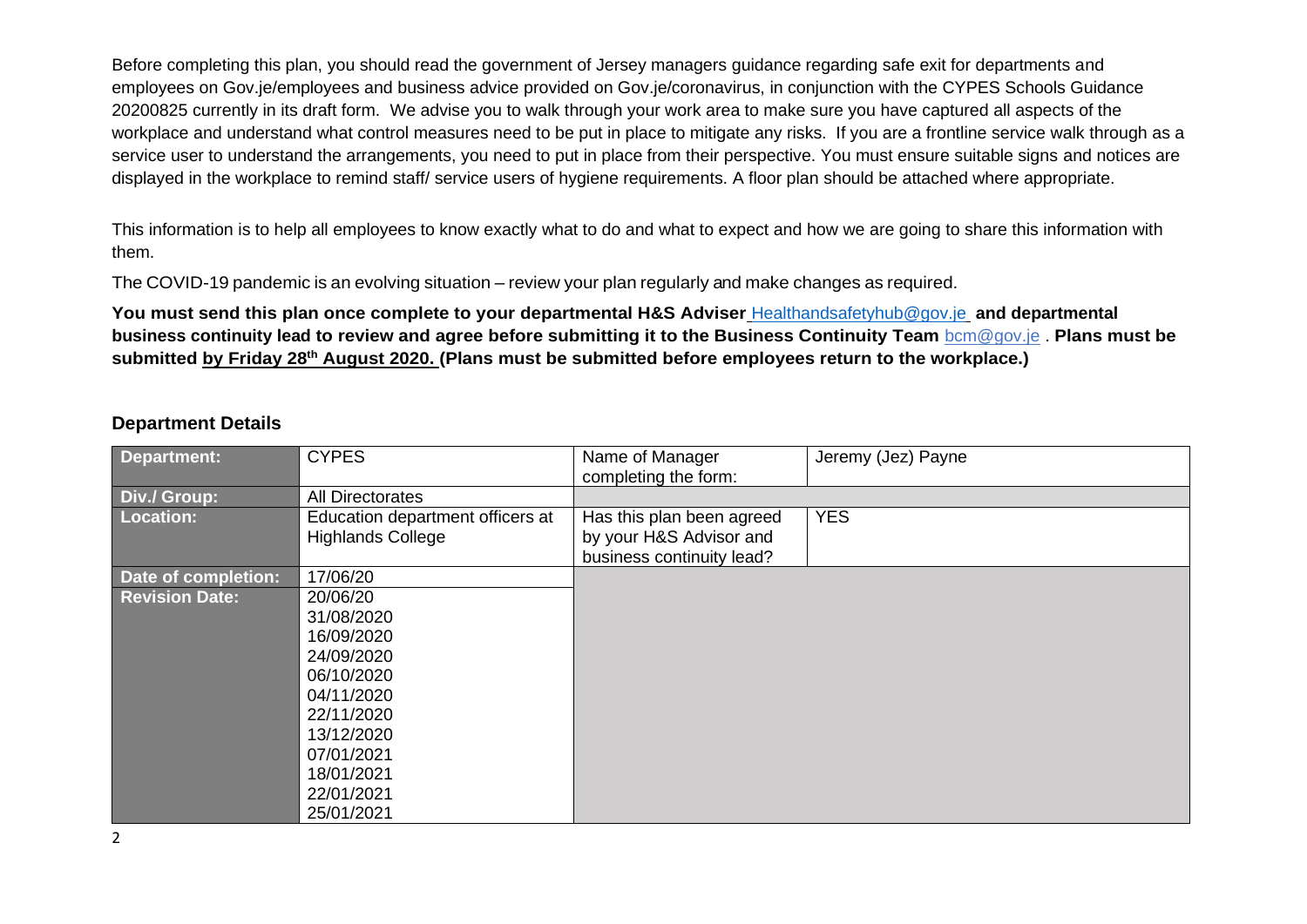| 01/03/2021 |  |
|------------|--|
| 12/04/2021 |  |
| 13/05/2021 |  |
| 15/06/2021 |  |
| 28/06/202  |  |
| 01/09/2021 |  |
| 14/10/2021 |  |
| 29/11/2021 |  |
| 04/01/2022 |  |
| 10/01/2022 |  |

**Refer to the Government of Jersey guidance on coronavirus** [www.gov.je/coronavirus](about:blank) and employee support pack [Employee](about:blank)  [support pack](about:blank)

|                                                                                                                                                                                                  | Describe what you will do                                                                                                                                                                                                                                                                                                                                                                                                                                                                      | What is in<br>place<br>already                                                                                                            | <b>Identify</b><br><b>officers</b><br>responsible<br>for agreed<br>actions<br>and<br>employee<br><b>responsibilit</b><br>ies |
|--------------------------------------------------------------------------------------------------------------------------------------------------------------------------------------------------|------------------------------------------------------------------------------------------------------------------------------------------------------------------------------------------------------------------------------------------------------------------------------------------------------------------------------------------------------------------------------------------------------------------------------------------------------------------------------------------------|-------------------------------------------------------------------------------------------------------------------------------------------|------------------------------------------------------------------------------------------------------------------------------|
| 1. What risks<br>have you<br>identified and<br>what actions<br>will be put in<br>place to<br>manage<br>identified<br>risks when<br>restarting<br>business<br>activity<br>following<br>lock-down? | <b>Risk</b> – maintaining social distancing, cross contamination, infection control and staff<br>showing symptoms while at work.<br>Business Continuity Plans (BCP) in place with teams (A&B) working both remotely<br>home in the office.<br>BCP will be monitored by SLG<br>Staff placement: follow Gov procedures - in a single designated room and defined<br>$\bullet$<br>containment zone. Staff to wear PPE before entering any containment zone and remain<br>in PPE until they leave. | <b>BCP</b> and<br>staff<br>review.<br>Workplace<br>mapping<br>to ensure<br>social<br>distancing<br><b>Posters</b><br>indicating<br>social | Jez Payne<br>and Kate<br><b>Blackhall</b>                                                                                    |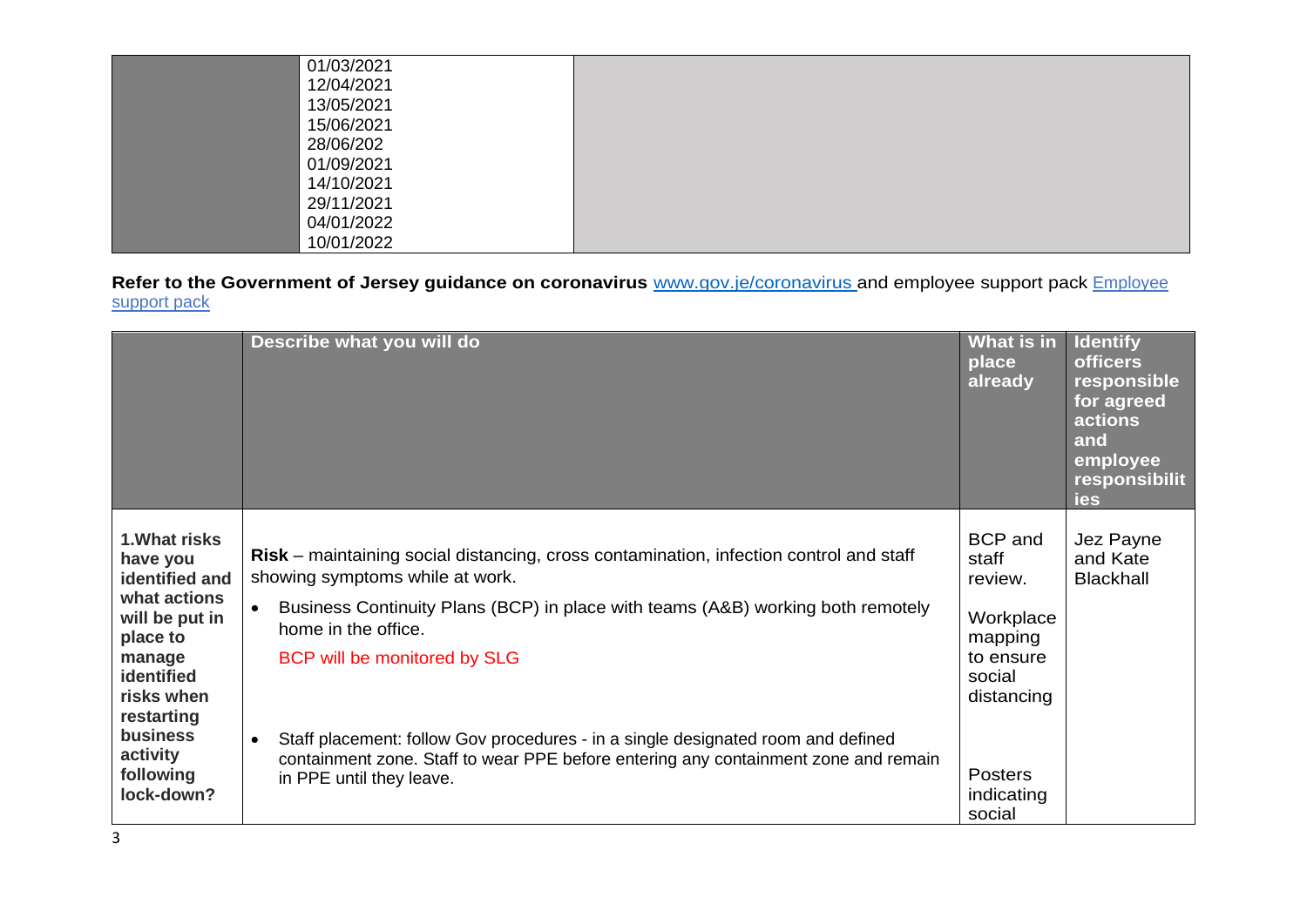| Describe what you will do                                                                                                                                                                                                                                                                                                                                                                                                                                                                                                                                               | What is in<br>place<br>already                         | <b>Identify</b><br><b>officers</b><br>responsible<br>for agreed<br>actions<br>and<br>employee<br>responsibilit<br>ies |
|-------------------------------------------------------------------------------------------------------------------------------------------------------------------------------------------------------------------------------------------------------------------------------------------------------------------------------------------------------------------------------------------------------------------------------------------------------------------------------------------------------------------------------------------------------------------------|--------------------------------------------------------|-----------------------------------------------------------------------------------------------------------------------|
| Designated Room Is the Medical Room in school with alternate First Aid provision being<br>accessed from the Meeting room in the West Atrium when required<br>Separately allocated offices and desk spacing to accommodate physical distancing.<br>$\bullet$<br>Access and control being enforced on areas such as Administration, Finance and<br>the SEN offices, along with Staff room and marking room. Only two staff at a time are to<br>use the reprographics area and must use the photocopiers nearest and furthest away<br>from the entry point.                | distancing<br>and<br>promoting<br>good hand<br>hygiene |                                                                                                                       |
| One-way system applied for movement around the building. Except if there is a fire.<br>$\bullet$<br>Interconnecting display boards have been provided in the pinch points in corridors where<br>social distancing would be difficult to achieve. All other routes have been re-designated<br>as two-way routes. To restrict the movement of students around school and minimise<br>their interaction a keep left circulation has been imposed for example on all staircases<br>and in all corridors                                                                     |                                                        |                                                                                                                       |
| • Use of face coverings by members of the school community<br>All students and staff are required to wear their face covering when inside the school<br>buildings and not eating or drinking. Masks should be changed daily, and visors cleaned at<br>least once per day using warm water and soap, and be dried using the microfibre cloths<br>available around school. Any member of the school community who has a special need,<br>disability or condition that would make it difficult to wear a face covering can collect an<br>exemption lanyard from Reception. |                                                        |                                                                                                                       |
| • Flexible and staggered working hours applied. But within existing hours allocation.<br>Staggered starts for students to access the building and reduce interaction. Year 10, Year<br>11 and Year 12 students will be attending from 08:35 hrs however for students who<br>travel by school bus then there arrival times will be staggered by the bus timetable and<br>they will be directed to sanitise and attend their mentor rooms on arrival. The school day<br>will end for Y12 and Y13 at 3:15pm, and at 3:20pm for Y10 and Y11                                 |                                                        |                                                                                                                       |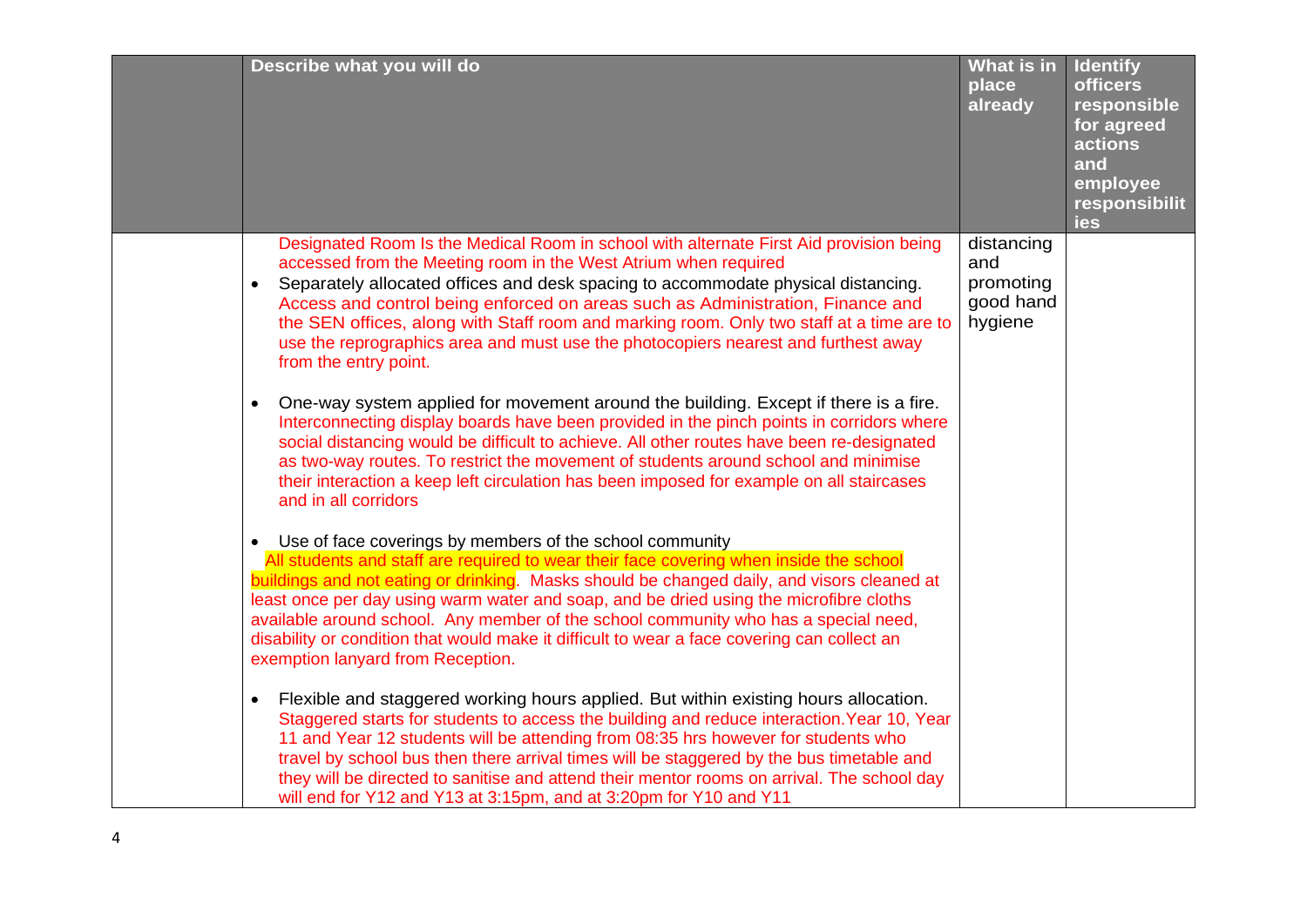| Describe what you will do                                                                                                                                                                                                                                                                                                                                                                                                                                                                                                                                                                                                                                                                                                                                                                                                                                                                                                                                                                                                                                                                                                                                                                                                                                                                                                                                                                                                                                                                                                                                                                                                                                                                                                                                                                                                                                                                                                   | What is in<br>place<br>already | <b>Identify</b><br><b>officers</b><br>responsible<br>for agreed<br>actions<br>and<br>employee<br>responsibilit<br>ies |
|-----------------------------------------------------------------------------------------------------------------------------------------------------------------------------------------------------------------------------------------------------------------------------------------------------------------------------------------------------------------------------------------------------------------------------------------------------------------------------------------------------------------------------------------------------------------------------------------------------------------------------------------------------------------------------------------------------------------------------------------------------------------------------------------------------------------------------------------------------------------------------------------------------------------------------------------------------------------------------------------------------------------------------------------------------------------------------------------------------------------------------------------------------------------------------------------------------------------------------------------------------------------------------------------------------------------------------------------------------------------------------------------------------------------------------------------------------------------------------------------------------------------------------------------------------------------------------------------------------------------------------------------------------------------------------------------------------------------------------------------------------------------------------------------------------------------------------------------------------------------------------------------------------------------------------|--------------------------------|-----------------------------------------------------------------------------------------------------------------------|
| Access to the Restaurant to be for Y10 and Y11 only at first break and lunchtime. Y12<br>and Y13 to access the Restaurant between 12 and 1pm only except during examination<br>periods when this will change to Year 10 and Year 11 access only at first break and<br>between 12:20 and 12:45, and Year 13 students access between 12:45 and 1:30.<br>A safe return to work risk assessment completed with control measures<br>implemented<br>Updated Risk assessment completed and attached as Appendices<br>Cleaning strategy developed with control measures implemented.<br>$\bullet$<br>Updated Cleaning Strategy has been developed and briefing carried out with all cleaning<br>staff, Site team hours adjusted to cover all predicted contingencies and maintain high<br>hygiene standards. Additions to the cleaning strategy added to encompass P.E the<br>sports hall, music and during examinations.<br>Increased cleaning regimes and hygiene standards implemented.<br>$\bullet$<br>Additional cleaning to be implemented throughout the day. The areas that have been<br>used and accessed around the school to be identified each day and disinfected.<br>Prevention of access into areas which have not been specifically planned for use.<br>The cleaning regime is being monitored additional cleaning staff have been<br>employed to keep standards at the level required. Additional cleaners have been<br>requested and will be reviewed on a regular basis to make sure that standards are<br>maintained.<br>On completion of all lessons throughout the day the teachers are to distribute<br>disinfectant wipes so that the students can wipe down their own desks and chairs before<br>leaving the classroom. Students will dispose of the wipes in the bins provided.<br>Teachers are asked to wipe their desk, keyboards and workstations down if they are<br>sharing a classroom with others. |                                |                                                                                                                       |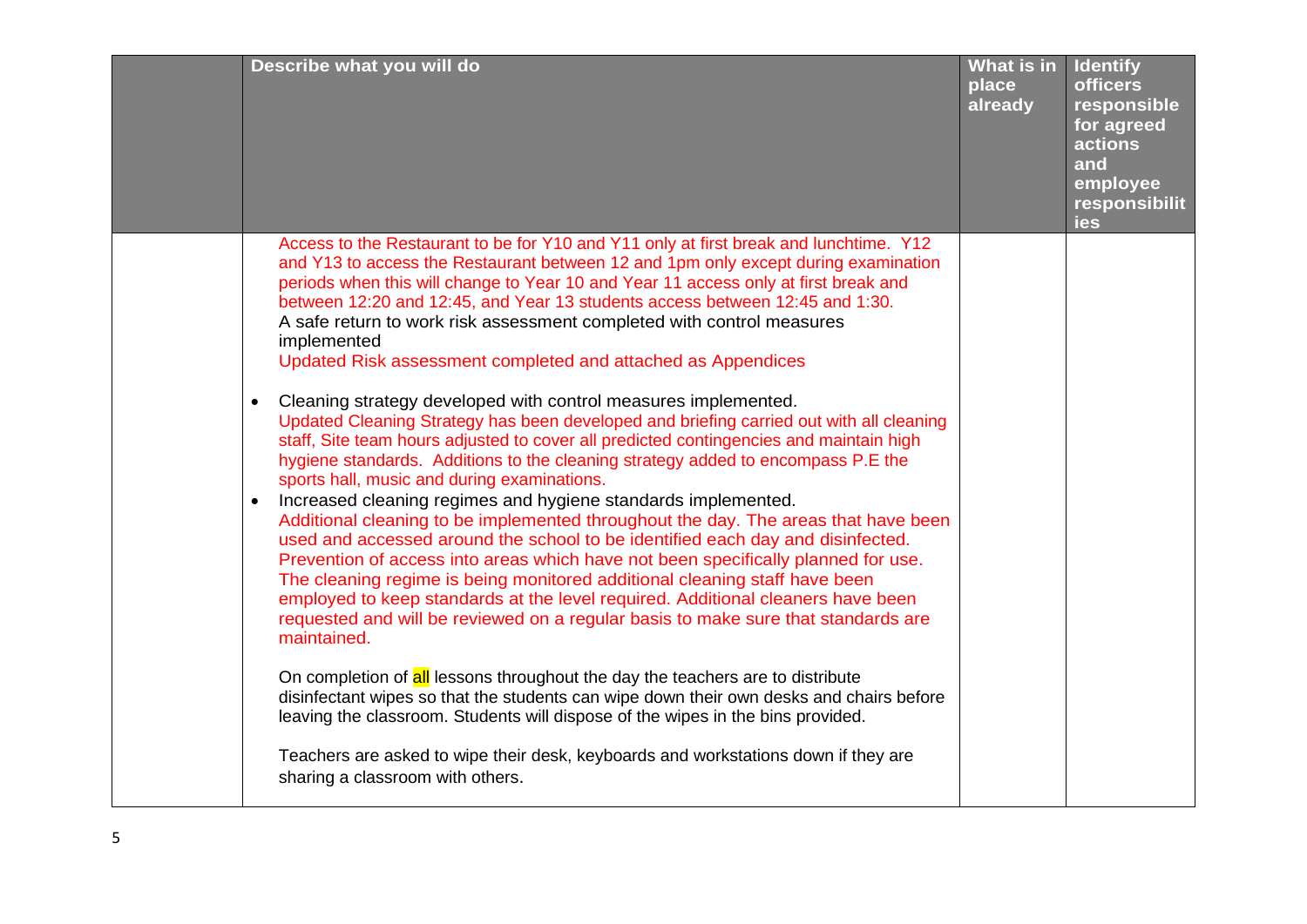| Describe what you will do                                                                                                                                                                                                                                                                                                                                                                                                                                                                                                                                                                                                                         | What is in<br>place<br>already | <b>Identify</b><br><b>officers</b><br>responsible<br>for agreed<br>actions<br>and<br>employee<br>responsibilit<br>ies |
|---------------------------------------------------------------------------------------------------------------------------------------------------------------------------------------------------------------------------------------------------------------------------------------------------------------------------------------------------------------------------------------------------------------------------------------------------------------------------------------------------------------------------------------------------------------------------------------------------------------------------------------------------|--------------------------------|-----------------------------------------------------------------------------------------------------------------------|
| <b>Monitoring of CO2 Levels</b><br>CO2 monitors provided be CYPES have been fitted in the Hall and are checked a<br>minimum of twice a day. Additional ventilation of the room using internal and<br>external doors as required based on these readings. Readings provided to CYPES<br>on a regular basis as requested.                                                                                                                                                                                                                                                                                                                           |                                |                                                                                                                       |
| Controls and restrictions placed around welfare facilities (toilets, shared rest areas).<br>$\bullet$<br>Specified areas that are particular to Staff such as Admin, Finance and the Staff room<br>and Staff toilets are to be cleaned on regular basis throughout the day by inhouse<br>cleaning staff<br>Two members of staff at a time in toilet and reprographic areas.<br>$\bullet$<br>Signs to be erected to emphasise the need for physical distancing and the need to<br>remain a minimum of 1m apart where required. Signage to indicate areas for both<br>students and staff that require them to allow for a "two at a time" approach. |                                |                                                                                                                       |
| A hazard identification check sheet developed and implemented, to include building<br>$\bullet$<br>maintenance/inspections and emergency procedures reviews.<br>Existing Hazard identification sheets to be repurposed for reviews of standards/<br>Inspections and procedures                                                                                                                                                                                                                                                                                                                                                                    |                                |                                                                                                                       |
| Emergency procedures (mental health first aiders, first aiders, fire marshals) in place<br>with appropriate levels of first aiders and fire marshals in situ during working hours.<br>Emergency procedure reviews conducted to comply with regulations and lists of<br>available staff contained within BCP                                                                                                                                                                                                                                                                                                                                       |                                |                                                                                                                       |
| Regular monitoring of Fire Marshall numbers and availability to make sure that there are<br>sufficient numbers to effectively evacuate the building if required.                                                                                                                                                                                                                                                                                                                                                                                                                                                                                  |                                |                                                                                                                       |
| JPH mandatory PPM works completed to ensure building maintenance/inspection<br>compliance.                                                                                                                                                                                                                                                                                                                                                                                                                                                                                                                                                        |                                |                                                                                                                       |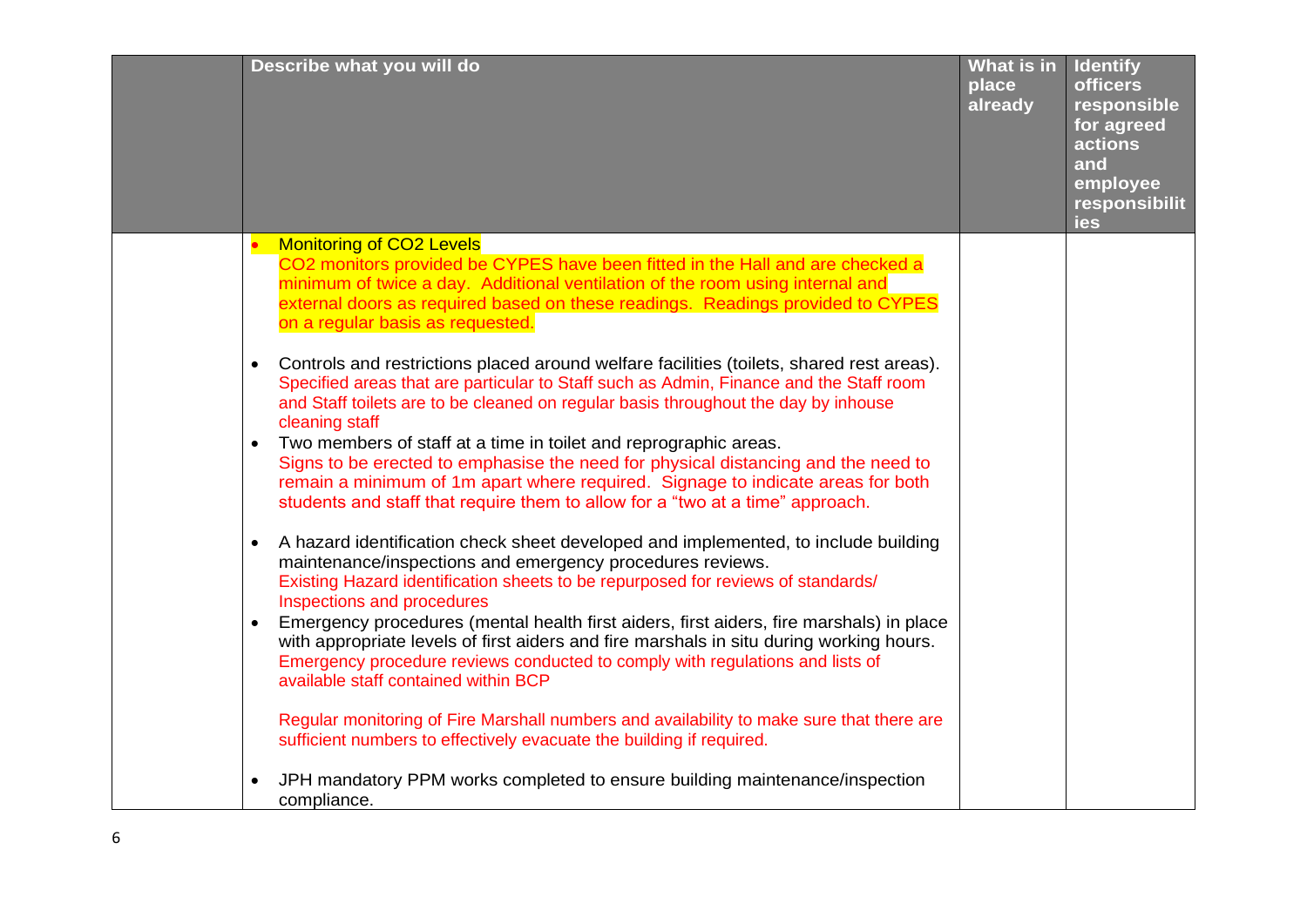|                                                                                                                                                                                 | Describe what you will do                                                                                                                                                                                                                                                                                                                                                                                                                                                                                                                                                                                                                                                                                                                                                                                                                                                                                                                                                                                                                                                                                                                                                                                                                                                                                                                            | What is in<br>place<br>already                                                                                                                                                       | <b>Identify</b><br><b>officers</b><br>responsible<br>for agreed<br>actions<br>and<br>employee<br>responsibilit<br>ies |
|---------------------------------------------------------------------------------------------------------------------------------------------------------------------------------|------------------------------------------------------------------------------------------------------------------------------------------------------------------------------------------------------------------------------------------------------------------------------------------------------------------------------------------------------------------------------------------------------------------------------------------------------------------------------------------------------------------------------------------------------------------------------------------------------------------------------------------------------------------------------------------------------------------------------------------------------------------------------------------------------------------------------------------------------------------------------------------------------------------------------------------------------------------------------------------------------------------------------------------------------------------------------------------------------------------------------------------------------------------------------------------------------------------------------------------------------------------------------------------------------------------------------------------------------|--------------------------------------------------------------------------------------------------------------------------------------------------------------------------------------|-----------------------------------------------------------------------------------------------------------------------|
|                                                                                                                                                                                 | A close liaison is being maintained between Jersey Property Holdings (JPH) and the<br>sub-contractors so that all of the statutory obligations have been carried out since<br>the Covid-19 pandemic outbreak this will continue and their attendance will be<br>scheduled to minimise the interaction with Staff and Students.<br>Under current guidelines the number of visitors to site during the normal working day<br>will be minimised and all subcontractors asked to work out of hours if possible.<br>Where this is impracticable if there is any interaction with those areas being used by<br>students then the students will be removed prior to the work starting and the area<br>disinfected before they are allowed back.                                                                                                                                                                                                                                                                                                                                                                                                                                                                                                                                                                                                             |                                                                                                                                                                                      |                                                                                                                       |
| 2.a How<br>will you<br>operate<br>your work<br>activities<br>in a way<br>that<br>keeps<br>colleague<br>s and<br>others<br>safefrom<br>potential<br>exposure<br>to COVID-<br>19? | Teams separated with staff working both remotely and in the office.<br>$\bullet$<br>All members of staff are expected as default to be at work unless otherwise directed by<br>senior management.<br>Areas such as Admin, Finance and SEN offices to have restricted access to allow for<br>proper physical distancing and for Staff to conduct their additional daily tasks with<br>minimal disturbance<br>In-house and contracted cleaning services will follow enhanced cleaning procedures.<br>$\bullet$<br>Cleaning strategy has been implemented whereby all contracted staff are to attend<br>during their contracted working hours and are to disinfect all areas that have been in use<br>by the Students, Staff and others. This will vary on a daily basis and will be directed by<br>Caretaking staff in the absence of sub-contractor supervision.<br>Inhouse and contract staff that are present during the day will concentrate on the<br>repeated cleaning and disinfection of all toilets, rest rooms and the medical room, LRC,<br>The tables within the Year 12 zone in the Hall & marquee and year 13 zone in the<br>Canteen & marquee, key touch points and handrails. They will be the cleaners that are<br>given the appropriate PPE should a suspected case use the designated room and it<br>requires further deep cleaning | <b>Risk</b><br>assessmen<br>t completed<br>and<br>included as<br>an<br>appendix to<br>this<br>document<br>As the<br>school has<br>not been<br>completely<br>shut since<br>the Covid- | Nick Falle,<br>Jez Payne<br>and Kate<br><b>Blackhall</b>                                                              |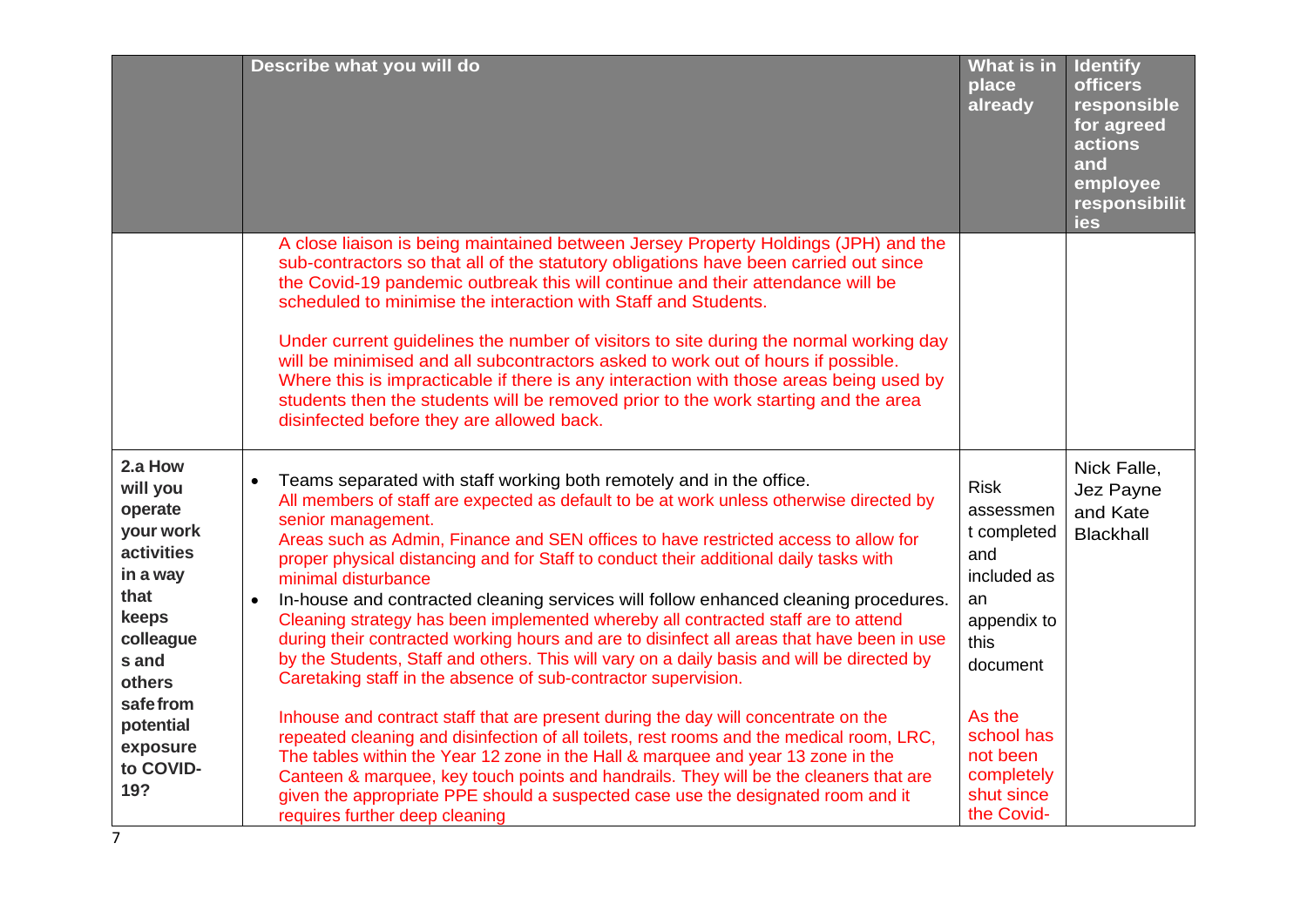| Describe what you will do                                                                                                                                                                                                                                                                                                                                                                                                                                                                                                                                                                                                                                                                                                                                                                                                                                                                                                                                                                                                                                                                                                                                                                                                                                                                                                                                                                                                                                                                                                                                                                                                                                                                                                                                                                                                                                                                                                                                                                                          | <b>What is in</b><br>place<br>already                                                                                                                                                                                                                                                                                                              | <b>Identify</b><br><b>officers</b><br>responsible<br>for agreed<br>actions<br>and<br>employee<br>responsibilit<br>ies |
|--------------------------------------------------------------------------------------------------------------------------------------------------------------------------------------------------------------------------------------------------------------------------------------------------------------------------------------------------------------------------------------------------------------------------------------------------------------------------------------------------------------------------------------------------------------------------------------------------------------------------------------------------------------------------------------------------------------------------------------------------------------------------------------------------------------------------------------------------------------------------------------------------------------------------------------------------------------------------------------------------------------------------------------------------------------------------------------------------------------------------------------------------------------------------------------------------------------------------------------------------------------------------------------------------------------------------------------------------------------------------------------------------------------------------------------------------------------------------------------------------------------------------------------------------------------------------------------------------------------------------------------------------------------------------------------------------------------------------------------------------------------------------------------------------------------------------------------------------------------------------------------------------------------------------------------------------------------------------------------------------------------------|----------------------------------------------------------------------------------------------------------------------------------------------------------------------------------------------------------------------------------------------------------------------------------------------------------------------------------------------------|-----------------------------------------------------------------------------------------------------------------------|
| On/off site meetings kept to a minimum and where possible remote meetings<br>$\bullet$<br>(Teams, Star Leaf and Zoom) encouraged.<br>This will continue as this has been set up and is working at present<br>BCP and line managers agree who needs to be in the workplace taking into<br>$\bullet$<br>consideration staff with underlying illness/issues.<br>Staff who fall within government guidelines to discuss their individual needs with<br>either NF/KBL and risk assess as appropriate.<br>The Government's guidelines on social distancing applied on site and staff informed<br>not to put themselves at risk if these are not being followed at meetings held<br>offsite/elsewhere.<br>Physical distancing rules have been applied and the school has been set to minimise the<br>risk to staff and students by the use of contraflows and one ways systems. And the<br>additional zones within the school to separate year groups plus restricted access to the<br>Restaurant which is closely monitored by duty staff at break and lunchtimes.<br>When interacting with other people/businesses staff directed to ensure control<br>$\bullet$<br>measures are in place.<br>SIMS is to be used for timely and accurate registration and signing in procedures are in<br>place in reception for visitors and subcontractors.<br>All teachers must provide an up to date seating plan for each class and room that they<br>teach in and are responsible for updating this when required in order to support the<br>contact tracing process. If on cover, staff must ensure that students sit in the correct<br>seat at all times<br>Hand sanitiser is available and most of the visitors that come to site is through prior<br>arrangement to allow for times/dates and location to be planned. This will allow for the<br>proper recording of details for all visitors to the school site for the Track and Trace<br>purposes should they be required. Staff are required to wear a face covering when | 19<br>pandemic<br>outbreak.<br>The senior<br>team will<br>continue to<br>conduct<br>Team<br>meetings<br>with those<br>members<br>of staff<br>who are<br>still<br>isolating to<br>check on<br>their<br>welfare.<br><b>Teachers</b><br>will still be<br>required to<br>set work<br>and<br>interact<br>with those<br>students<br>who are<br>unable to |                                                                                                                       |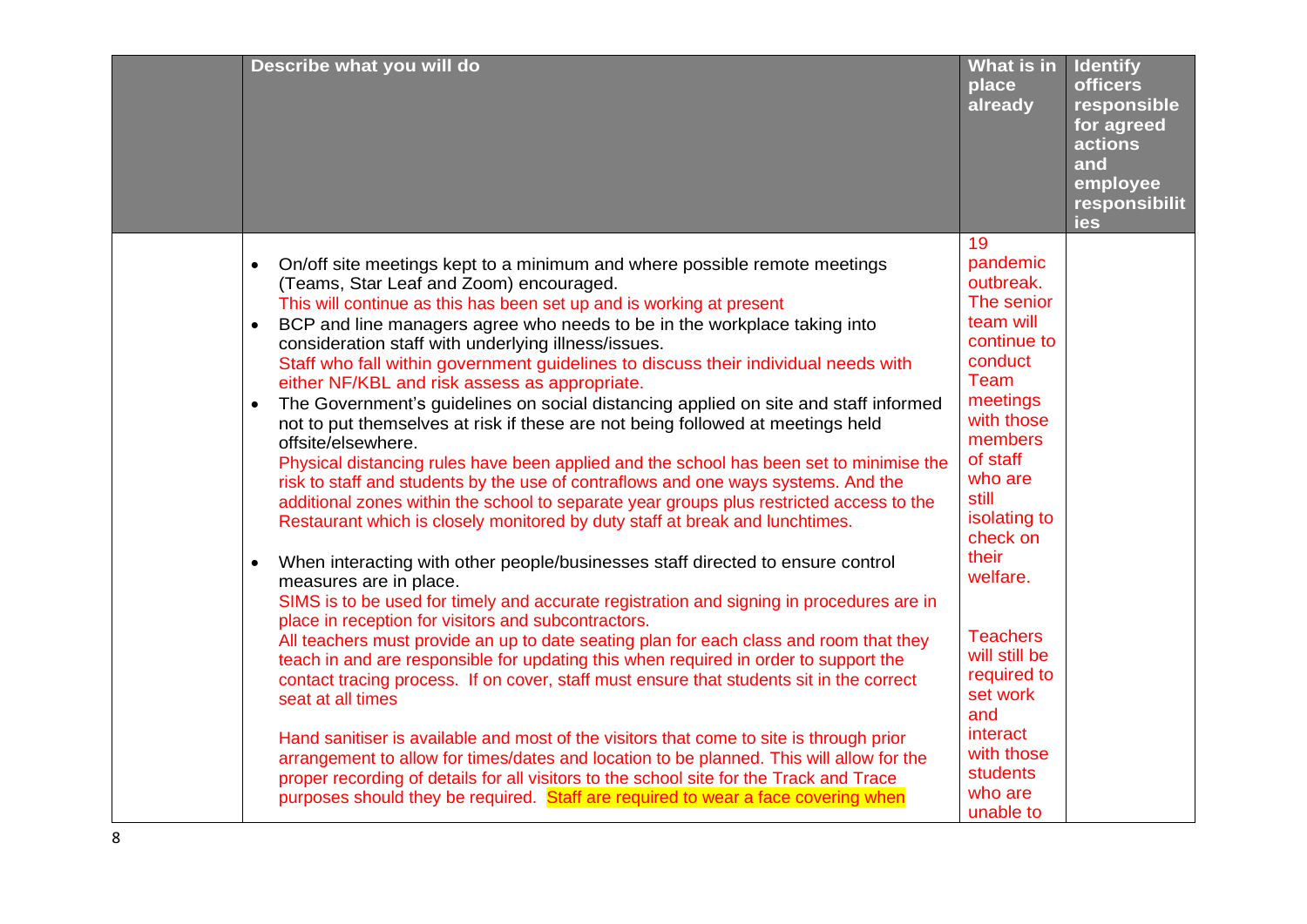|              |                                     | Describe what you will do               |                                                                                                                                                                                                                                                                                                                                                                                                                                                                                                                                                                                                                                                                                                                                                                                                                                                                                                                                                                                                                                                                                 | What is in<br>place<br>already                                                   | <b>Identify</b><br><b>officers</b><br>responsible<br>for agreed<br>actions<br>and<br>employee<br>responsibilit<br>ies |
|--------------|-------------------------------------|-----------------------------------------|---------------------------------------------------------------------------------------------------------------------------------------------------------------------------------------------------------------------------------------------------------------------------------------------------------------------------------------------------------------------------------------------------------------------------------------------------------------------------------------------------------------------------------------------------------------------------------------------------------------------------------------------------------------------------------------------------------------------------------------------------------------------------------------------------------------------------------------------------------------------------------------------------------------------------------------------------------------------------------------------------------------------------------------------------------------------------------|----------------------------------------------------------------------------------|-----------------------------------------------------------------------------------------------------------------------|
|              | $\bullet$<br>$\bullet$<br>$\bullet$ | face covering when in school.<br>staff. | inside the school building and not eating or drinking, and all visitors should be wearing a<br>A separate lone working risk assessment reviewed, updated and circulated to all<br>Lone working procedures are in place and reviewed regularly. The use of lifts is<br>discouraged unless absolutely necessary. There will be no occasion where staff will be<br>on their own in the building during normal opening hours.<br>Touchdown surfaces, handles, switches etc. disinfected on a regular basis.<br>Use of inhouse and contracted cleaning staff that work throughout the day to<br>concentrate on All toilets, staff room and communal areas wiping down banisters,<br>door handles and push plates, tables within Year 12 and Year 13 zones.<br>PPE provided for staff dealing with anyone showing signs of COVID-19.<br>Full PPE has been provided in the Medical room, disposable aprons, face masks, gloves<br>and face shields, outside of each medical bay, there is then a clinical waste bin for all<br>discarded PPE which will be double bagged for disposal. | attend in<br>school in<br>line with<br>the Home<br>Learning<br><b>Guidelines</b> |                                                                                                                       |
| 2.b. For     | No                                  | Location                                | Description                                                                                                                                                                                                                                                                                                                                                                                                                                                                                                                                                                                                                                                                                                                                                                                                                                                                                                                                                                                                                                                                     | Review and                                                                       |                                                                                                                       |
| each area of | $\mathbf 1$                         | Hall                                    | Will seat maximum 448                                                                                                                                                                                                                                                                                                                                                                                                                                                                                                                                                                                                                                                                                                                                                                                                                                                                                                                                                                                                                                                           | staff                                                                            | Nick Falle,                                                                                                           |
|              | $\overline{2}$                      | <b>LRC</b><br>Maths 1                   | Will seat maximum 150                                                                                                                                                                                                                                                                                                                                                                                                                                                                                                                                                                                                                                                                                                                                                                                                                                                                                                                                                                                                                                                           | mapping                                                                          | Kate                                                                                                                  |
| your         | 3                                   |                                         | Seats Max 26                                                                                                                                                                                                                                                                                                                                                                                                                                                                                                                                                                                                                                                                                                                                                                                                                                                                                                                                                                                                                                                                    | complete                                                                         | <b>Blackhall</b>                                                                                                      |
| building/    | $\overline{4}$                      | Maths 2                                 | Seats Max 28                                                                                                                                                                                                                                                                                                                                                                                                                                                                                                                                                                                                                                                                                                                                                                                                                                                                                                                                                                                                                                                                    |                                                                                  | and Jez                                                                                                               |
| workplace    | 5                                   | Maths 3                                 | Seats Max 26                                                                                                                                                                                                                                                                                                                                                                                                                                                                                                                                                                                                                                                                                                                                                                                                                                                                                                                                                                                                                                                                    |                                                                                  | Payne                                                                                                                 |
| identify     | 6                                   | Maths 4                                 | Seats Max 26                                                                                                                                                                                                                                                                                                                                                                                                                                                                                                                                                                                                                                                                                                                                                                                                                                                                                                                                                                                                                                                                    |                                                                                  |                                                                                                                       |
| what         | $\overline{7}$                      | Maths 5                                 | Seats Max 30                                                                                                                                                                                                                                                                                                                                                                                                                                                                                                                                                                                                                                                                                                                                                                                                                                                                                                                                                                                                                                                                    |                                                                                  |                                                                                                                       |
| adjustments  | 8                                   | Maths 6                                 | Seats Max 28                                                                                                                                                                                                                                                                                                                                                                                                                                                                                                                                                                                                                                                                                                                                                                                                                                                                                                                                                                                                                                                                    |                                                                                  |                                                                                                                       |
| you are      | 9                                   | Geography                               | 28 Students                                                                                                                                                                                                                                                                                                                                                                                                                                                                                                                                                                                                                                                                                                                                                                                                                                                                                                                                                                                                                                                                     |                                                                                  |                                                                                                                       |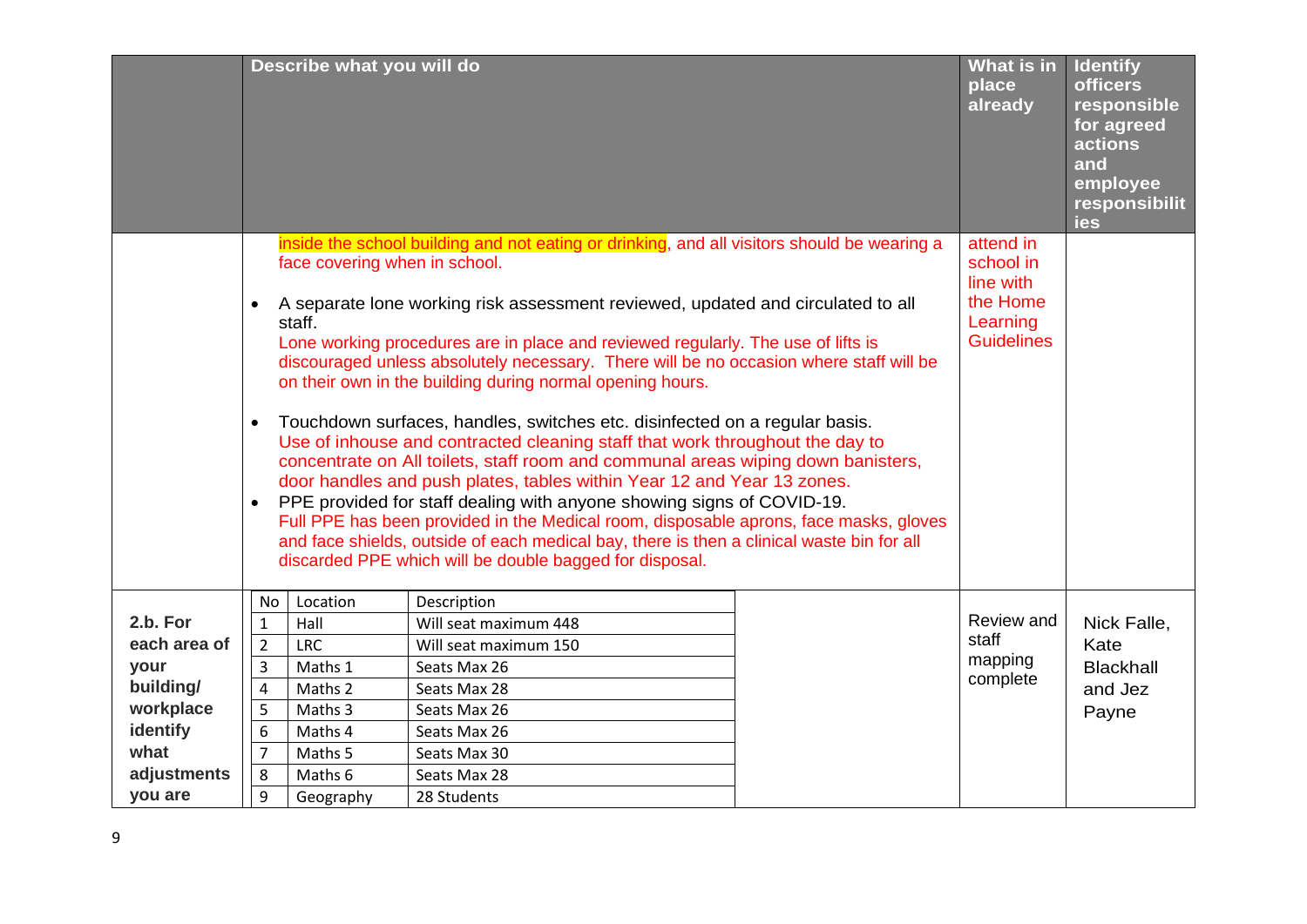|             |    | Describe what you will do |                                    | What is in<br>place<br>already | <b>Identify</b><br><b>officers</b><br>responsible<br>for agreed<br>actions<br>and<br>employee<br>responsibilit<br>ies |
|-------------|----|---------------------------|------------------------------------|--------------------------------|-----------------------------------------------------------------------------------------------------------------------|
| making to   | 10 | ICT1                      | 24 Students at computers + 6 desks |                                |                                                                                                                       |
| ensure      | 11 | ICT <sub>2</sub>          | 23 Students at computers + 6 desks |                                |                                                                                                                       |
| physical    | 12 | ICT <sub>3</sub>          | 24 Students at computers + 6 desks |                                |                                                                                                                       |
| distancing  | 13 | ICT4                      | 26 Students at computers + 6 desks |                                |                                                                                                                       |
| and hygiene | 14 | ICT5                      | 24 Students at computers + 6 desks |                                |                                                                                                                       |
| measures    | 15 | ICT6                      | 25 Students at computers + 6 desks |                                |                                                                                                                       |
| are         | 16 | ICT7                      | 24 Students at computers + 6 desks |                                |                                                                                                                       |
| maintained. | 17 | ICT8                      | 21 Students at computers + 6 desks |                                |                                                                                                                       |
|             | 18 | English 1                 | 28 Students                        |                                |                                                                                                                       |
|             | 19 | English 2                 | 28 Students                        |                                |                                                                                                                       |
|             | 20 | English 3                 | 28 Students                        |                                |                                                                                                                       |
|             | 21 | English 4                 | 28 Students                        |                                |                                                                                                                       |
|             | 22 | English 5                 | 28 Students                        |                                |                                                                                                                       |
|             | 23 | Psychology 1              | 26 Students                        |                                |                                                                                                                       |
|             | 24 | Psychology 2              | 36 Students                        |                                |                                                                                                                       |
|             | 25 | Psychology 3              | 28 Students                        |                                |                                                                                                                       |
|             | 26 | Biology 1                 | 24 Students on desks + lab tables  |                                |                                                                                                                       |
|             | 27 | <b>Biology 2</b>          | 24 Students on desks + lab tables  |                                |                                                                                                                       |
|             | 28 | <b>Biology 3</b>          | 24 Students on desks + lab tables  |                                |                                                                                                                       |
|             | 29 | Chemistry 1               | 24 Students on desks + lab tables  |                                |                                                                                                                       |
|             | 30 | Chemistry 2               | 24 Students on desks + lab tables  |                                |                                                                                                                       |
|             | 31 | Physics 1                 | 24 Students on desks + lab tables  |                                |                                                                                                                       |
|             | 32 | Physics 2                 | 24 Students on desks + lab tables  |                                |                                                                                                                       |
|             | 33 | MFL <sub>1</sub>          | 26 Students                        |                                |                                                                                                                       |
|             | 34 | MFL <sub>2</sub>          | 28 Students                        |                                |                                                                                                                       |
|             | 35 | MFL <sub>3</sub>          | 24 Students                        |                                |                                                                                                                       |
|             | 36 | MFL4                      | 24 Students                        |                                |                                                                                                                       |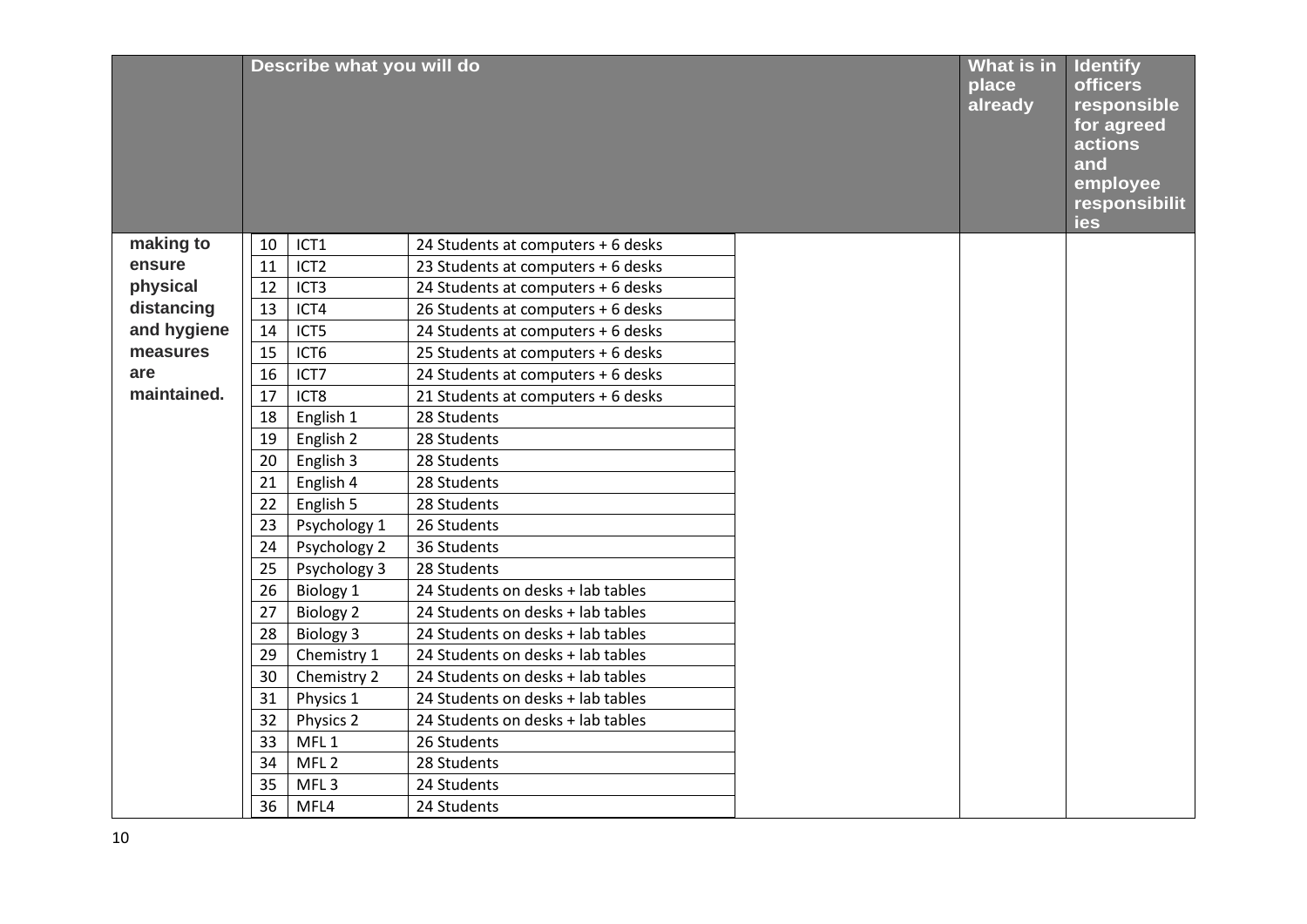|                     |           | Describe what you will do |                                                                                    | What is in<br>place<br>already | <b>Identify</b><br><b>officers</b><br>responsible<br>for agreed<br>actions<br>and<br>employee<br>responsibilit<br>ies |
|---------------------|-----------|---------------------------|------------------------------------------------------------------------------------|--------------------------------|-----------------------------------------------------------------------------------------------------------------------|
|                     | 37        | History 1                 | 28 Students                                                                        |                                |                                                                                                                       |
|                     | 38        | History 2                 | 28 Students                                                                        |                                |                                                                                                                       |
|                     | 39        | History 3                 | 28 Students                                                                        |                                |                                                                                                                       |
|                     | 40        | Phil/Ethics 1             | 28 Students                                                                        |                                |                                                                                                                       |
|                     | 41        | Phil/Ethics 2             | 28 Students                                                                        |                                |                                                                                                                       |
|                     | 42        | Sports/Science            | 28 Students                                                                        |                                |                                                                                                                       |
|                     | 43        | Media 1                   | 18 Students sat at computers +6                                                    |                                |                                                                                                                       |
|                     | 44        | Media 2                   | 16 Students sat at computers +6                                                    |                                |                                                                                                                       |
|                     | 45        | Photography 1             | 14 Students sat at computers +6                                                    |                                |                                                                                                                       |
|                     | 46        | DT classroom              | 17 Students sat at computers +4                                                    |                                |                                                                                                                       |
|                     | 47        | DT workshop               | 9 Students evenly spaced around the                                                |                                |                                                                                                                       |
|                     |           |                           | equipment                                                                          |                                |                                                                                                                       |
|                     | 48        | Drama 1                   | 25 Students evenly spaced on chairs                                                |                                |                                                                                                                       |
|                     | 49        | Drama 2                   | 25 Students evenly spaced on chairs                                                |                                |                                                                                                                       |
|                     | 50        | Music Tech                | 13 Students sat at computers +6                                                    |                                |                                                                                                                       |
|                     | 51        | Music 1                   | 16 Students sat at computers +6                                                    |                                |                                                                                                                       |
|                     | 52        | <b>Music Practice</b>     | 4 rooms 1 student in each                                                          |                                |                                                                                                                       |
|                     | 53        | Art 1                     | 16 Students                                                                        |                                |                                                                                                                       |
|                     | 54        | Art 2                     | 16 Students                                                                        |                                |                                                                                                                       |
|                     | 55        | Art 3                     | 24 Students                                                                        |                                |                                                                                                                       |
|                     | 56        | Dry room                  | 10 Students                                                                        |                                |                                                                                                                       |
|                     |           |                           | Where required, IT support will be provided for those teaching in the LRC and Hall |                                |                                                                                                                       |
| 3. What<br>arrangem | $\bullet$ |                           | Teams separated with staff working both remotely and in the office.                |                                | Nick Falle,                                                                                                           |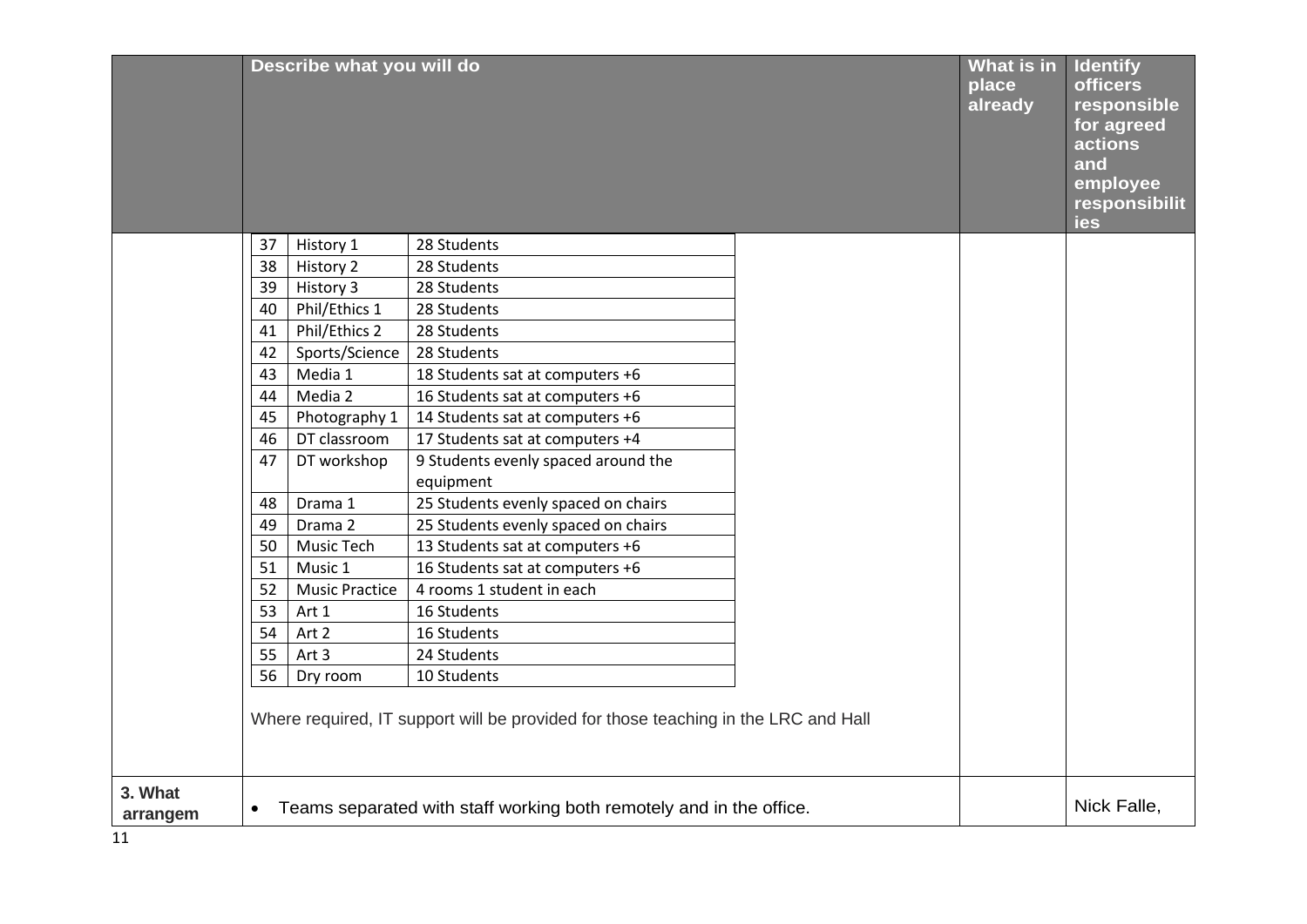|                                                                                                                                          |                                     | Describe what you will do                                                                                                                                                                                                                                                                                                                                                                                                                                                                                                                                                                                                                                                                                                                                                                                                                                                                                                                                                                                                                                                                                                                                                                                                                                                                                                                                                                                                                                                                                                                                                                                                                                                  | What is in<br>place<br>already | <b>Identify</b><br><b>officers</b><br>responsible<br>for agreed<br>actions<br>and<br>employee<br>responsibilit<br>ies |
|------------------------------------------------------------------------------------------------------------------------------------------|-------------------------------------|----------------------------------------------------------------------------------------------------------------------------------------------------------------------------------------------------------------------------------------------------------------------------------------------------------------------------------------------------------------------------------------------------------------------------------------------------------------------------------------------------------------------------------------------------------------------------------------------------------------------------------------------------------------------------------------------------------------------------------------------------------------------------------------------------------------------------------------------------------------------------------------------------------------------------------------------------------------------------------------------------------------------------------------------------------------------------------------------------------------------------------------------------------------------------------------------------------------------------------------------------------------------------------------------------------------------------------------------------------------------------------------------------------------------------------------------------------------------------------------------------------------------------------------------------------------------------------------------------------------------------------------------------------------------------|--------------------------------|-----------------------------------------------------------------------------------------------------------------------|
| ents have<br>you put in<br>place to<br>ensure the<br>safety of<br>service<br>users/<br>visitors to<br>the<br>workplace<br>$\overline{?}$ | $\bullet$<br>$\bullet$<br>$\bullet$ | Visitors should be arranged where possible for those times outside the normal school<br>day. If this is not possible then the students should be removed from the area that is<br>affected and the area cleaned and sanitized again after the work has been completed<br>and before allowing the students to return.<br>Any visitors to the site for educational purposes need to be discussed with SLG om<br>advance of their scheduled visit. All visitors to the site are to wear a face covering<br>and immediately sanitise their hands and then sign in a reception and then wait to be<br>collected by whomever they are on site to see.<br>All sub-contractors to be met by a member of the Site team, maintain social<br>distancing where possible and wear a face covering whilst on the school site.<br>In-house and contracted cleaning services will follow enhanced cleaning procedures.<br>As per previous entry on Cleaning Strategy<br>On/off site meetings kept to a minimum and where possible held remotely (Teams,<br>Star Leaf and Zoom encouraged).<br>As per previous entry<br>BCP and line managers agree who needs to be in the workplace taking into<br>consideration staff with underlying illness/issues.<br>SLG to formulate the list of available staff for BCP, consideration given to minimum<br>staffing levels with built in redundancy measures and additional cover if required. All<br>other staff are expected to be in work and assist to maintain physical distancing across<br>the School Community within the school estate on a daily basis.<br>The Government's guidelines on social distancing applied and displayed on site |                                | Kate<br><b>Blackhall and</b><br>Jez Payne                                                                             |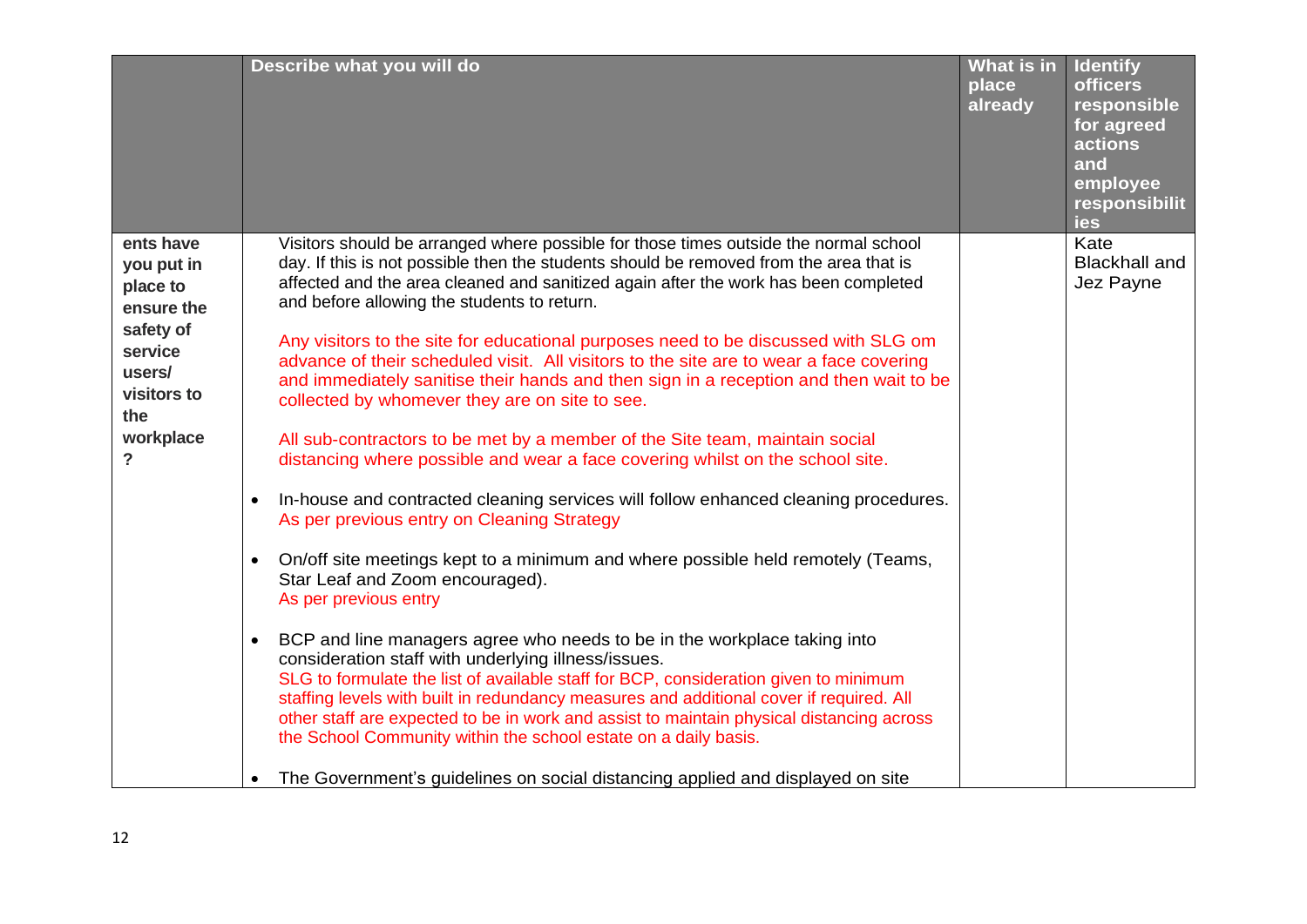| Describe what you will do                                                                                                                                                                                                                                                                                                                                                                                                                                                                                                                                                                                                  | What is in<br>place<br>already | <b>Identify</b><br><b>officers</b><br>responsible<br>for agreed<br>actions<br>and<br>employee<br>responsibilit<br>ies |
|----------------------------------------------------------------------------------------------------------------------------------------------------------------------------------------------------------------------------------------------------------------------------------------------------------------------------------------------------------------------------------------------------------------------------------------------------------------------------------------------------------------------------------------------------------------------------------------------------------------------------|--------------------------------|-----------------------------------------------------------------------------------------------------------------------|
| Signage all around the school to reiterate government guidelines on social<br>distancing.                                                                                                                                                                                                                                                                                                                                                                                                                                                                                                                                  |                                |                                                                                                                       |
| Staff informed not to put themselves at risk if SD is not being followed at meetings<br>$\bullet$<br>held offsite/elsewhere.<br>Full staff briefing to include the risk assessment and what measures are to be taken<br>if they do not feel social distancing and use of face coverings are being adhered to<br>or students and staff are ignoring guidelines. Further communication to all staff to re-<br>read the documentation as additions for ventilation, seating plans and travel<br>guidance has been added and updated.<br>All Staff will be expected to enforce the "Keep Left" circulation requirement by both |                                |                                                                                                                       |
| staff and Students any concerns are to be directed in an e mail to the Site manager<br>for consideration and resolution.                                                                                                                                                                                                                                                                                                                                                                                                                                                                                                   |                                |                                                                                                                       |
| When interacting with other people/businesses staff directed to ensure control<br>$\bullet$<br>measures are in place.<br><b>Control Measures as previous entry</b>                                                                                                                                                                                                                                                                                                                                                                                                                                                         |                                |                                                                                                                       |
| A separate lone working risk assessment reviewed, updated and circulated to all<br>$\bullet$<br>staff.                                                                                                                                                                                                                                                                                                                                                                                                                                                                                                                     |                                |                                                                                                                       |
| Lone working control measures as previous entry<br>Touchdown surfaces, handles and switches disinfected on a regular basis. (Cleaning<br>strategy developed).<br><b>Cleaning Strategy as per previous entry</b>                                                                                                                                                                                                                                                                                                                                                                                                            |                                |                                                                                                                       |
| PPE provided for staff dealing with anyone showing signs of COVID-19.<br>Full PPE has been provided in the Medical room, disposable aprons, face masks, gloves<br>and face shields, outside of each medical bay, discarded PPE in clinical waste bin for<br>disposal.                                                                                                                                                                                                                                                                                                                                                      |                                |                                                                                                                       |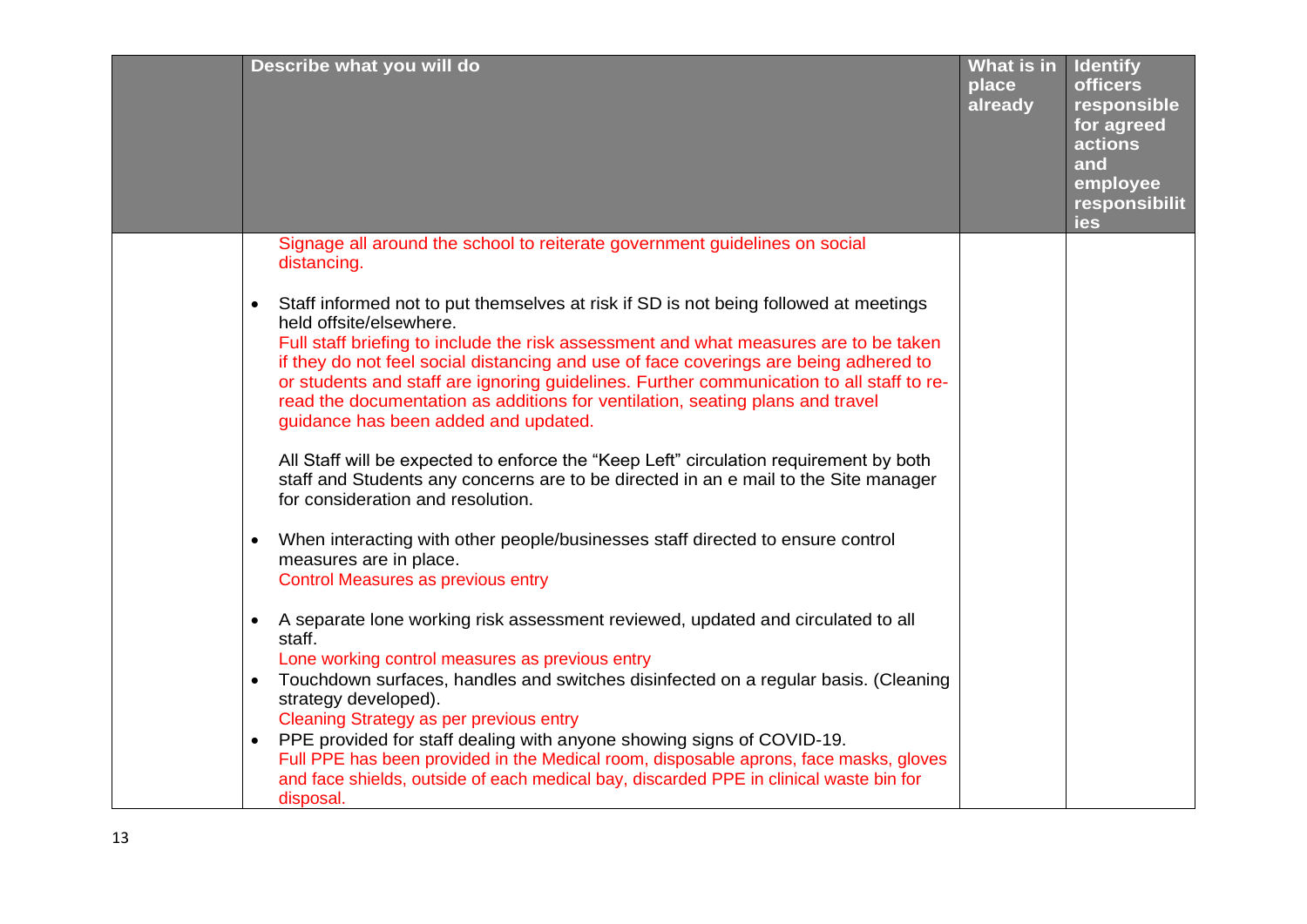| Describe what you will do                                                                                                                                                                                                                                                                                                                                                                                                                                                                                                                                                                                                                                                                                                                                                                                                                                                                                                                                                                                                                                                                                                                                                                                                                                                                                                                                                                                                                                                                                                                                                                                                                                                                                                                                                                                                                                                                                                                                                                    | What is in<br>place<br>already | <b>Identify</b><br><b>officers</b><br>responsible<br>for agreed<br>actions<br>and<br>employee<br>responsibilit<br>ies |
|----------------------------------------------------------------------------------------------------------------------------------------------------------------------------------------------------------------------------------------------------------------------------------------------------------------------------------------------------------------------------------------------------------------------------------------------------------------------------------------------------------------------------------------------------------------------------------------------------------------------------------------------------------------------------------------------------------------------------------------------------------------------------------------------------------------------------------------------------------------------------------------------------------------------------------------------------------------------------------------------------------------------------------------------------------------------------------------------------------------------------------------------------------------------------------------------------------------------------------------------------------------------------------------------------------------------------------------------------------------------------------------------------------------------------------------------------------------------------------------------------------------------------------------------------------------------------------------------------------------------------------------------------------------------------------------------------------------------------------------------------------------------------------------------------------------------------------------------------------------------------------------------------------------------------------------------------------------------------------------------|--------------------------------|-----------------------------------------------------------------------------------------------------------------------|
| Where suspected case of Covid-19 has been identified then bed linen to be changed and<br>washed                                                                                                                                                                                                                                                                                                                                                                                                                                                                                                                                                                                                                                                                                                                                                                                                                                                                                                                                                                                                                                                                                                                                                                                                                                                                                                                                                                                                                                                                                                                                                                                                                                                                                                                                                                                                                                                                                              |                                |                                                                                                                       |
| Physical distancing – two at a time applied to toilets, kitchens and reprographic and<br>$\bullet$<br>waiting areas - separation barriers or screens if required.<br>Signs to be erected on Toilet Doors and Duty Staff to monitor that the "Two Only"<br>rule is applied to All toilets. Reprographics will now allow for two staff members to<br>use the area as long as they social distance and wipe the touchpads after use.<br>• Use of face coverings by members of the school community<br>All students and staff are required to wear their face covering when inside the school<br>building and not eating or drinking. Masks should be changed daily, and visors cleaned at<br>least once per day using warm water and soap, and then dried using the microfibre cloths<br>available throughout the school site. Any member of the school community who has a<br>special need, disability or condition that would make it difficult to wear a face covering can<br>collect an exemption lanyard from Reception.<br>• Staff and student testing<br>All staff and students in Y12 and Y13 to be given the opportunity for PCR testing on a<br>half termly basis.<br>Lateral flow testing kits are available to all staff from the Hautlieu Site Office and staff are<br>encouraged to participate in twice weekly testing at home and submit their test results<br>through the Government of Jersey portal. Parents and Carers can register for LFT via<br>the Government of Jersey website and order LFT testing kits for students to participate in<br>twice weekly testing at home. If a student is identified as a direct contact then they<br>should undertake Lateral Flow Testing for 10 days following identification as a direct<br>contact using these LFT kits. An emergency supply of LFT kits are available from the<br>Hautlieu Site Office in the event that a student is identified as a direct contact and their<br>household is running low or has no tests left. |                                |                                                                                                                       |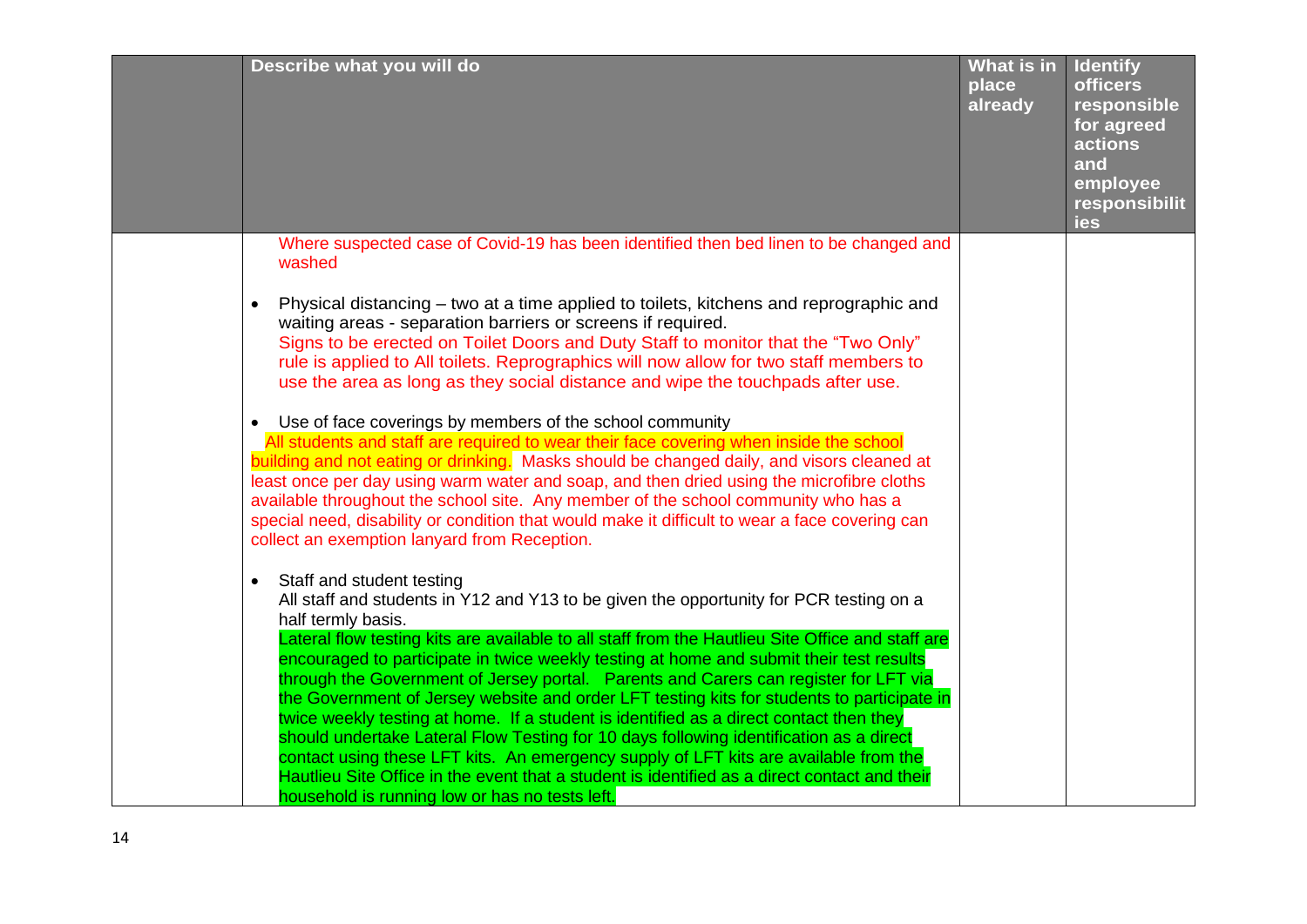|                                                                                                                                                                                           | Describe what you will do                                                                                                                                                                                                                                                                                                                                                                                                                                                                                                                                                                                                                                                                                                                                                                                                                                                                                                                                                                                                                                                                                                                                                                                                                                                                                                                                                                                                                                                                                                                                                                                                                                                                                                                                                           | What is in<br>place<br>already                                                                                                            | <b>Identify</b><br><b>officers</b><br>responsible<br>for agreed<br><b>actions</b><br>and<br>employee<br>responsibilit<br>ies |
|-------------------------------------------------------------------------------------------------------------------------------------------------------------------------------------------|-------------------------------------------------------------------------------------------------------------------------------------------------------------------------------------------------------------------------------------------------------------------------------------------------------------------------------------------------------------------------------------------------------------------------------------------------------------------------------------------------------------------------------------------------------------------------------------------------------------------------------------------------------------------------------------------------------------------------------------------------------------------------------------------------------------------------------------------------------------------------------------------------------------------------------------------------------------------------------------------------------------------------------------------------------------------------------------------------------------------------------------------------------------------------------------------------------------------------------------------------------------------------------------------------------------------------------------------------------------------------------------------------------------------------------------------------------------------------------------------------------------------------------------------------------------------------------------------------------------------------------------------------------------------------------------------------------------------------------------------------------------------------------------|-------------------------------------------------------------------------------------------------------------------------------------------|------------------------------------------------------------------------------------------------------------------------------|
| 4. How will<br>you share<br>this<br>informatio<br>n with<br>colleague<br>s to<br>ensure<br>they all<br>know how<br>to keep<br>themselve<br>s safe<br>from<br>exposure<br>to COVID-<br>19? | Providing guidance (posters displayed), generic risk assessments, example safety<br>plans and building and facilities hazard identification check sheet.<br>The student timetable, risk assessments, workplace safety plan and posters will be<br>shared with all staff members via internal e-mails, also physical copies to be available for<br>all those members of staff who cannot access a school account and the basics to be<br>translated into the relevant languages. Face to face briefing for all other staff.<br>Team Meetings with staff, Unions and senior leads to discuss process<br>implementation, distancing, hygiene and layers of protection.<br>These meetings are in progress and the relevant approved documentation shared<br>when required.<br>Weekly review meetings in place.<br>Weekly Site Manager and Business manager review meetings are held on a Monday<br>morning with Deputy head<br>During implementation - individual site meetings to provide support and advice with the<br>development of safety plans, risk assessments and internal property reviews.<br>Working team has been established for meetings to identify information, look at current<br>legislation and government guidelines. This has led to the formulation and<br>implementation of the working strategy documentation.<br>Any concerns and questions from Students and Staff are to be emailed to the Site<br>manager for consideration and resolution in line with Current Government guidelines.<br>Any adjustments to the documentation or working practices will be circulated to all staff<br>members in a timely fashion<br>The department's Governance and staff Hub teams regularly reviewed via site visits.<br>(Notes of visits and compliance inspections. | Health,<br>safety and<br>wellbeing<br>advice on<br>MyStates.<br>COVID-19<br><b>Risk</b><br>assessmen<br>t template<br>(see link<br>above) | Nick Falle,<br>Kate<br><b>Blackhall and</b><br>Jez Payne                                                                     |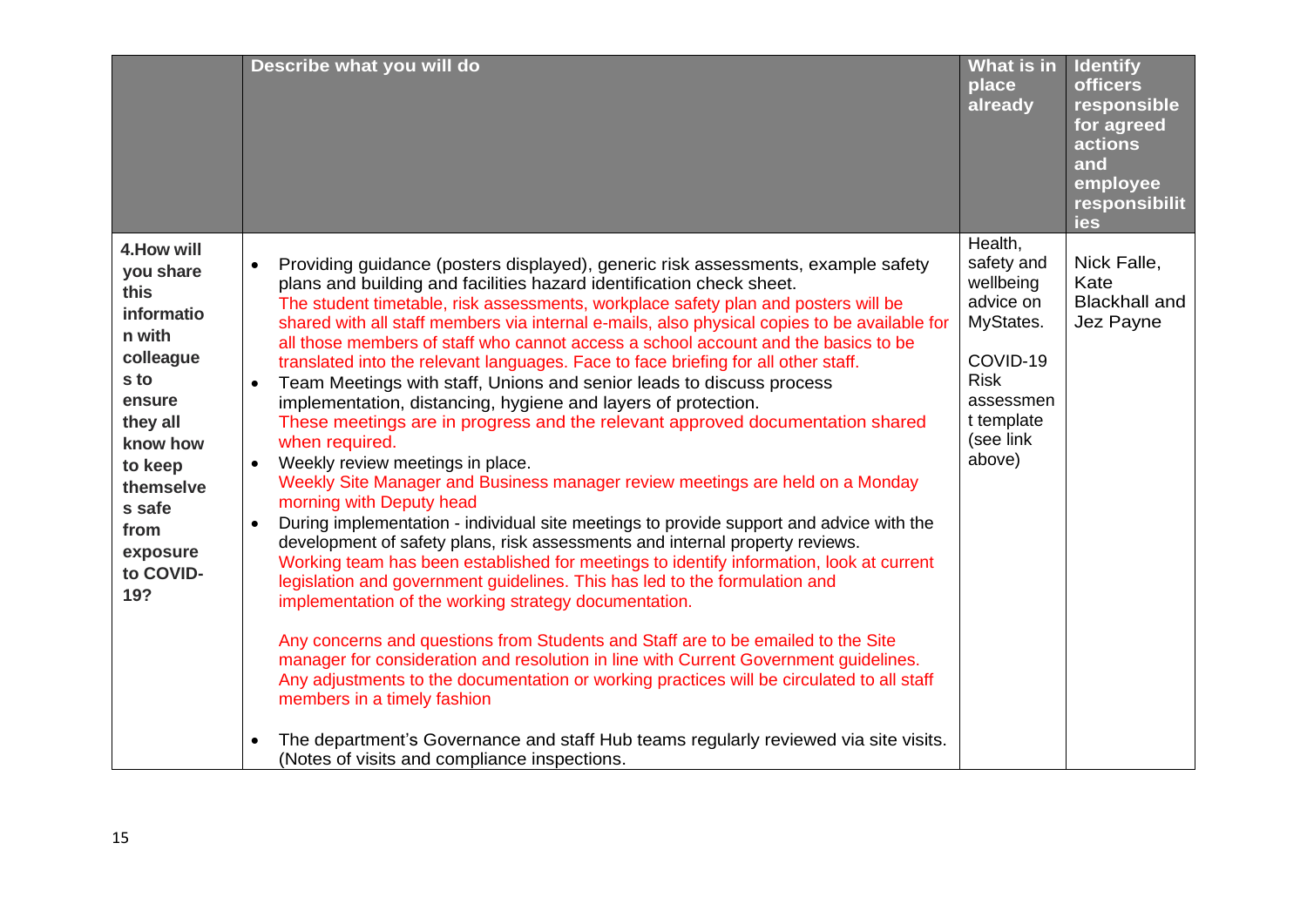|                                                                                                                                                  | Describe what you will do                                                                                                                                                                                                                                                                                                                                                                                                                                                                                                                                                                                                                                                                                                                                                                                                                                                                                                                                                                                                                                                                                                                                                                                                                                                                                                                                                                                                                                                                             | What is in<br>place<br>already                                                                           | <b>Identify</b><br><b>officers</b><br>responsible<br>for agreed<br>actions<br>and<br>employee<br>responsibilit<br>ies |
|--------------------------------------------------------------------------------------------------------------------------------------------------|-------------------------------------------------------------------------------------------------------------------------------------------------------------------------------------------------------------------------------------------------------------------------------------------------------------------------------------------------------------------------------------------------------------------------------------------------------------------------------------------------------------------------------------------------------------------------------------------------------------------------------------------------------------------------------------------------------------------------------------------------------------------------------------------------------------------------------------------------------------------------------------------------------------------------------------------------------------------------------------------------------------------------------------------------------------------------------------------------------------------------------------------------------------------------------------------------------------------------------------------------------------------------------------------------------------------------------------------------------------------------------------------------------------------------------------------------------------------------------------------------------|----------------------------------------------------------------------------------------------------------|-----------------------------------------------------------------------------------------------------------------------|
|                                                                                                                                                  | Welcome the departments governance and staff hub teams who may wish to inspect the<br>site, and compliance with procedures and policies as agreed. The latest visit was<br>conducted on 6 <sup>th</sup> January 2021.                                                                                                                                                                                                                                                                                                                                                                                                                                                                                                                                                                                                                                                                                                                                                                                                                                                                                                                                                                                                                                                                                                                                                                                                                                                                                 |                                                                                                          |                                                                                                                       |
| 5. How will<br>you gather<br>informatio<br>n to<br>assess the<br>wellbeing<br>of your<br>staff to<br>ensure that<br>they are<br>safe to<br>work? | Senior leads and line managers to complete wellbeing checks with their<br>$\bullet$<br>teams/staff.<br>This currently being done to make sure that they all feel included and have an<br>idea of what will be expected of them. All documentation was shared with Staff<br>prior to the start back at school with updates given at Inset. Regular reviews<br>have been conducted (minimum every weekly site meeting), findings<br>implemented, and updates circulated with changes being highlighted in a<br>different colour for clarity<br>Regular updates and discuss and agree with line managers what options are<br>available with workers for how checks/follow-up meetings will be made.<br>As per previous entry any members of staff that have a problem to contact NF or KBL to<br>discuss their needs this has been conveyed to them.<br>Follow-up procedures for absent workers, workplace contact tracing information<br>$\bullet$<br>(e.g. if off with Covid-19). Sign posting to corporate HR support and helplines.<br>Administration and SLG to follow up on any absence and required action if any<br>members of the Hautlieu Community contract Covid-19 on the direction of the<br>track and trace team.<br>Staff, parents and students should be directed to the advice on gov.je regarding<br>isolation requirements:<br>https://www.gov.je/health/coronavirus/educationchildcare/pages/reopeningofschools.as<br>px#IsolationChildren<br>Return to work meetings.<br>$\bullet$ | Hautlieu<br><b>Risk</b><br>Assessme<br>nt<br>Safe<br>Working<br>Plan<br>Hautlieu<br>Cleaning<br>Strategy | <b>All Staff</b><br>All line<br>managers                                                                              |
|                                                                                                                                                  | As and when required initial contact to be made by phone or zoom face time<br>meetings                                                                                                                                                                                                                                                                                                                                                                                                                                                                                                                                                                                                                                                                                                                                                                                                                                                                                                                                                                                                                                                                                                                                                                                                                                                                                                                                                                                                                |                                                                                                          |                                                                                                                       |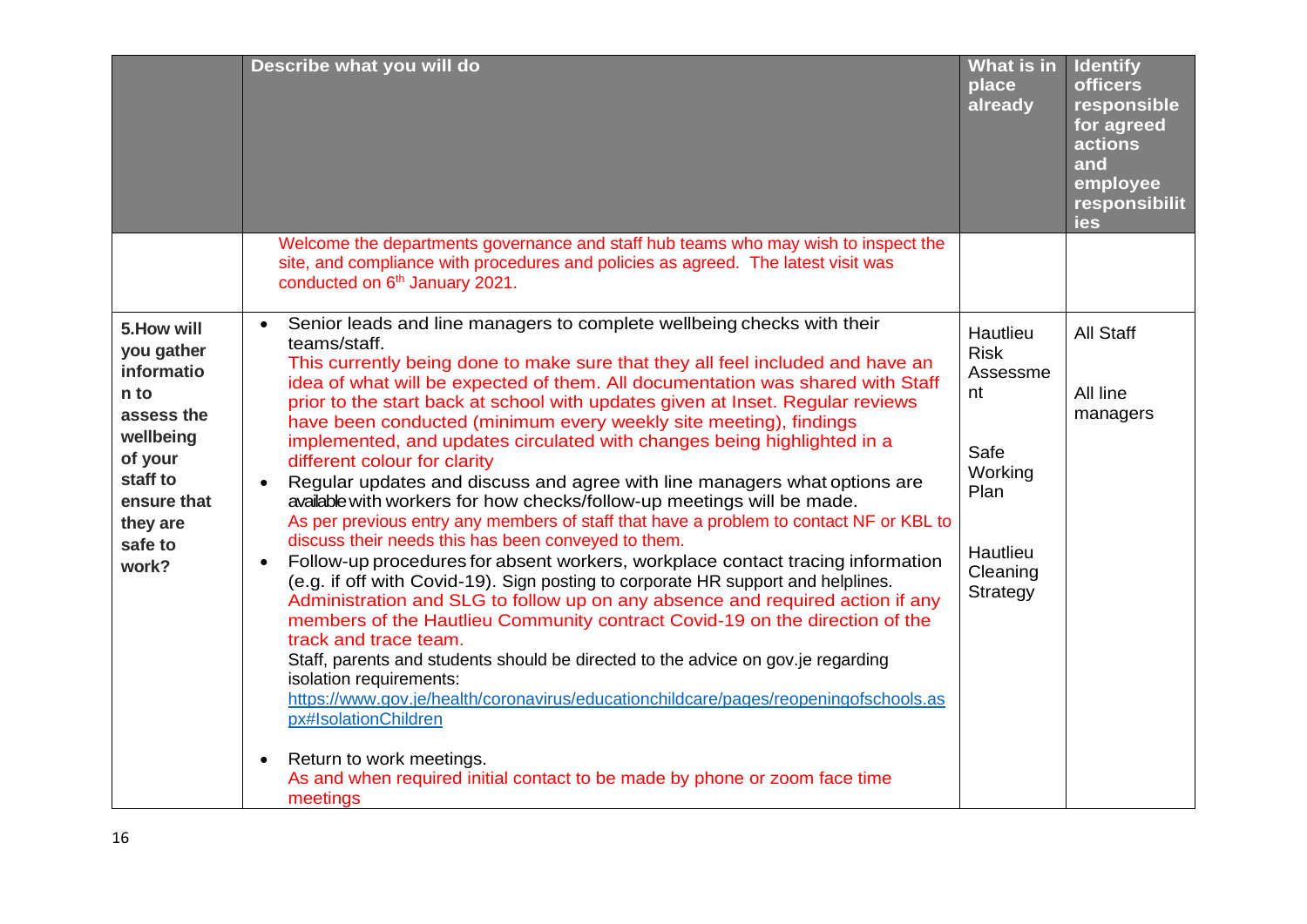|                                                                                                                                                                          | Describe what you will do                                                                                                                                                                                                                                                                                                                                                                                                                                                                                                                                                                                                                                                                                                                                                                                                                                                                                                                                                                    | What is in<br>place<br>already                                                                                                                                     | <b>Identify</b><br><b>officers</b><br>responsible<br>for agreed<br>actions<br>and<br>employee<br>responsibilit<br>ies |
|--------------------------------------------------------------------------------------------------------------------------------------------------------------------------|----------------------------------------------------------------------------------------------------------------------------------------------------------------------------------------------------------------------------------------------------------------------------------------------------------------------------------------------------------------------------------------------------------------------------------------------------------------------------------------------------------------------------------------------------------------------------------------------------------------------------------------------------------------------------------------------------------------------------------------------------------------------------------------------------------------------------------------------------------------------------------------------------------------------------------------------------------------------------------------------|--------------------------------------------------------------------------------------------------------------------------------------------------------------------|-----------------------------------------------------------------------------------------------------------------------|
|                                                                                                                                                                          | Corporate and in-house wellbeing surveys.<br>$\bullet$<br>Where departmental surveys have been requested then all staff have been encouraged<br>to take part. A checklist of concerns will be compiled by the Site manager so that they<br>can be considered and addressed accordingly<br>Meeting with staff to find out if they are well when they come to work.<br>$\bullet$<br>If Staff are unwell follow procedure outlined in Risk assessment and contact Covid<br>helpline. Staff, should be directed to the advice on gov.je regarding isolation<br>requirements:<br>https://www.gov.je/health/coronavirus/educationchildcare/pages/reopeningofschools.as<br>px#IsolationChildren                                                                                                                                                                                                                                                                                                     |                                                                                                                                                                    |                                                                                                                       |
| 6. What will<br>you do if<br>an<br>employee<br>falls ill at<br>work with<br>COVID-19<br>symptoms<br>and how<br>will you<br>manage<br>suspected<br>exposure<br>to others? | Isolation procedures in place - Staff/student/patient placement: follow Gov procedures -<br>in a single designated room so far as possible and defined containment zone. Staff<br>should wear PPE before entering any containment zone and remain in PPE until they<br>leave.<br>As previous Entry for isolation if a member of staff or Student falls ill whilst in school.<br>Gathering, recording and using workplace contact tracing information.<br>$\bullet$<br>Register held for all cleaning staff, Sub-Contractors and visitors within reception,<br>Students and Staff to be marked on SIM system.<br>Clean down procedures (both in-house and contracted services) in operation.<br>$\bullet$<br>As per previous entry on Cleaning Strategy regular clean downs conducted<br>throughout the day by inhouse staff. Cleaning schedule for Oakfield sports centre<br>created and contracted staff cleaning areas used between year group lessons.<br>Touch surfaces and door handles | Follow<br>procedure<br>in place<br>for when<br>an<br>employee<br>falls ill at<br>work.<br><b>Use</b><br>designate<br>d rooms.<br><b>See Risk</b><br>Assessme<br>nt | Kate<br><b>Blackhall and</b><br>Jez Payne                                                                             |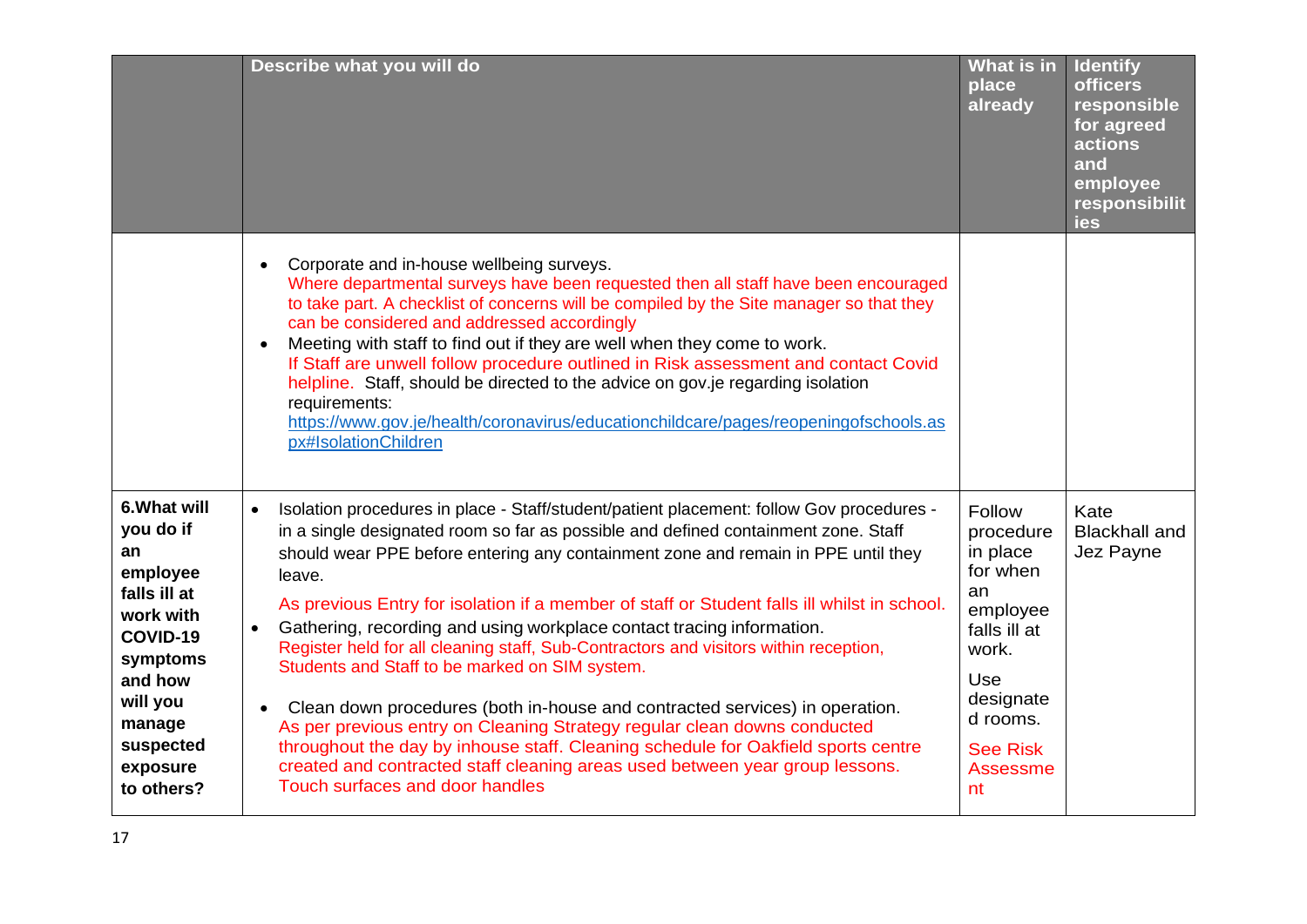|                                                                                                  | Describe what you will do                                                                                                                                                                                                                                                                                                                                                                                                                                                                                                                                                                                                 | What is in<br>place<br>already                                                                                                                                                       | <b>Identify</b><br><b>officers</b><br>responsible<br>for agreed<br>actions<br>and<br>employee<br>responsibilit<br>ies |
|--------------------------------------------------------------------------------------------------|---------------------------------------------------------------------------------------------------------------------------------------------------------------------------------------------------------------------------------------------------------------------------------------------------------------------------------------------------------------------------------------------------------------------------------------------------------------------------------------------------------------------------------------------------------------------------------------------------------------------------|--------------------------------------------------------------------------------------------------------------------------------------------------------------------------------------|-----------------------------------------------------------------------------------------------------------------------|
| <b>Attach</b><br>agreed<br>procedure.                                                            | PPE provided for staff supporting staff and children with COVID-19 symptoms. Staff are<br>$\bullet$<br>aware of the coronavirus helpline 01534 445566.<br>Full PPE has been provided in the Medical room, disposable aprons, face masks, gloves<br>and face shields, outside of each medical bay, discarded PPE in clinical waste bin for<br>disposal.                                                                                                                                                                                                                                                                    | Alternative<br>room<br>identified<br>as second<br><b>First aid</b><br>room<br>incase the<br>dedicated<br>medical<br>room is<br>being used<br>for<br>suspected<br>Covid-19<br>patient |                                                                                                                       |
| 7. How do<br>any<br>changes to<br>the way you<br>will be<br>working<br>impact on<br>the risks of | Hazard identification checks completed in line with department policy with new<br>$\bullet$<br>control measures implemented.<br>As previous entry existing Hazard identification sheet to be used for risk reviews<br>Review existing critical risks and whether changes will affect current risk<br>management of a return to work.<br>A review has been carried out on Fire evacuation procedures to make sure that sufficient<br>staff available to cover critical areas. Numbers of available Fire Marshalls closely<br>monitored to allow for sufficient numbers to control effective evacuation in an<br>emergency. | <b>H&amp;S Risk</b><br>managem<br>ent<br>systems                                                                                                                                     | Nick Falle,<br>Kate<br><b>Blackhall and</b><br>Jez Payne                                                              |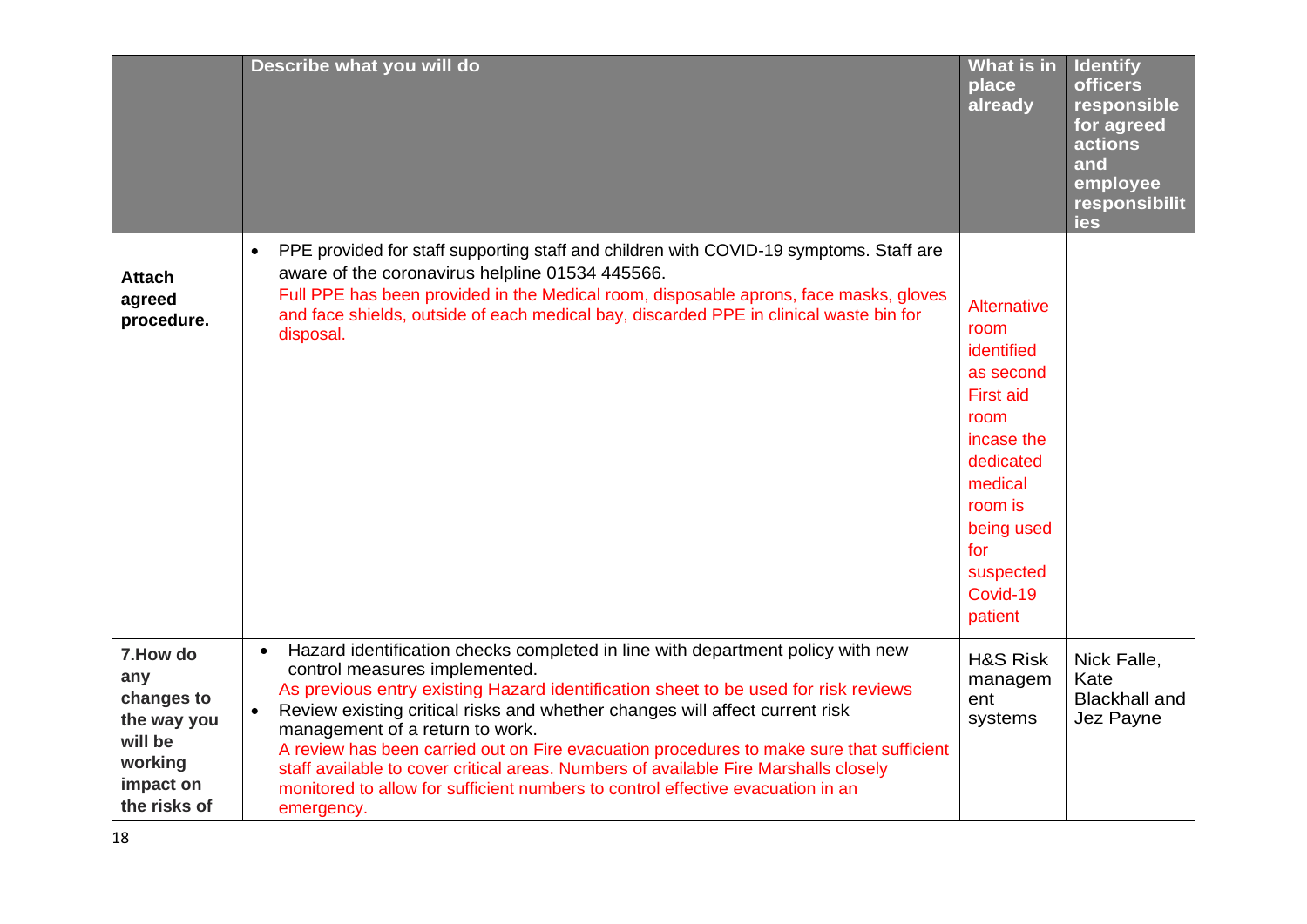|                                                                                                | Describe what you will do                                                                                                                                                                                                                                                                                                                                                                                                                                                                                                                                                                                                                                                                                                                                                                                                                                                                                                                                                                                                                                                         | What is in<br>place<br>already | <b>Identify</b><br><b>officers</b><br>responsible<br>for agreed<br>actions<br>and<br>employee<br>responsibilit<br>ies |
|------------------------------------------------------------------------------------------------|-----------------------------------------------------------------------------------------------------------------------------------------------------------------------------------------------------------------------------------------------------------------------------------------------------------------------------------------------------------------------------------------------------------------------------------------------------------------------------------------------------------------------------------------------------------------------------------------------------------------------------------------------------------------------------------------------------------------------------------------------------------------------------------------------------------------------------------------------------------------------------------------------------------------------------------------------------------------------------------------------------------------------------------------------------------------------------------|--------------------------------|-----------------------------------------------------------------------------------------------------------------------|
| the work<br>that you do?                                                                       | Regular check-ins with colleagues about how they're coping with the changes to be<br>completed.<br>Email feedback requests to all staff on the way in which the school is being used, the<br>circulation of staff and students and any other concerns that they might have<br>Staff feedback and learning log during the return to work will be developed.<br>Any emails to the Site Manager over concerns will be compiled as a learning Log, these<br>will be discussed at weekly managers meeting and can be implemented in a timely<br>fashion. All other urgent concerns will be discussed, and a resolution sourced<br>immediately.<br>Department health and safety risk management systems fully implemented (policies<br>$\bullet$<br>and procedures disseminated and embedded into department processes).<br>Department Policies adhered to within the existing Hautlieu Policies and Procedures<br>Security risks considered, and control measures implemented to accommodate<br>$\bullet$<br>changes in employee work patterns and numbers.<br>See the Risk Assessment |                                |                                                                                                                       |
| 8. How will<br>you<br>evaluate<br>whether<br>your work<br>processes<br>or risk<br>controls are | Regular SLG meetings and operational reviews of our safe exit strategy plans<br>conducted with learning outcomes and improvements implemented and<br>communicated to all key stakeholders.<br>All findings to be disseminated to all staff members at the earliest opportunity to be<br>open and transparent and accountable to Staff and Students<br>Notes of visits and compliance inspections will be conducted.<br>$\bullet$<br>To be included as part of the review process<br>A process of self-evaluation and continuous improvement implemented - Plan, Do,<br>Check, Act.                                                                                                                                                                                                                                                                                                                                                                                                                                                                                                |                                | Nick Falle,<br>Kate Blackhall<br>and Jez<br>Payne                                                                     |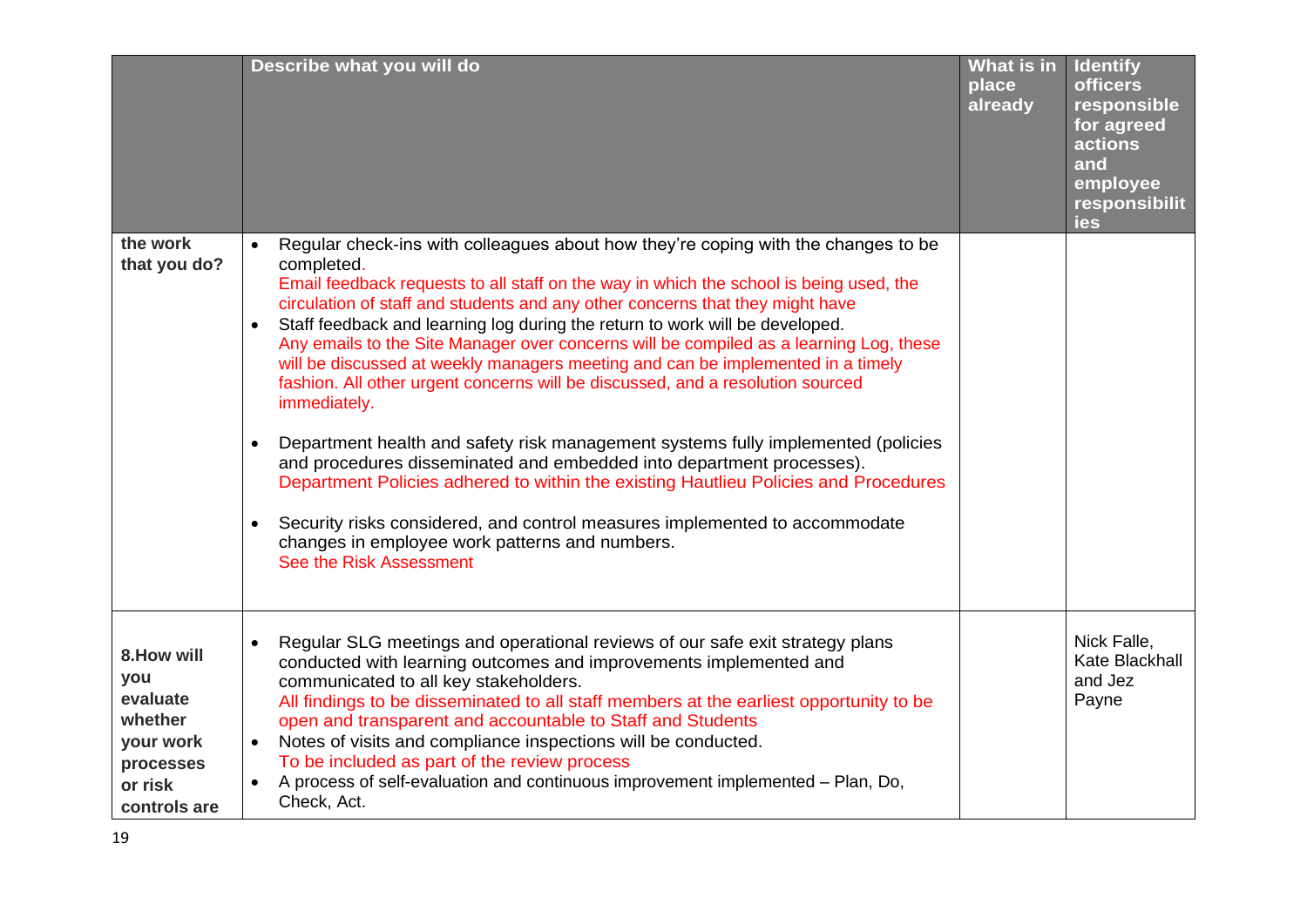|                                                                    | Describe what you will do                                                                                                                                                                                                                                                                                                                                                                                                                                                                                                                                                                                                                                                                                                                                                                                                                                                                                                                                                                                                                                                                                                                                                                                                                                                                                                                                       | What is in<br>place<br>already | <b>Identify</b><br><b>officers</b><br>responsible<br>for agreed<br>actions<br>and<br>employee<br>responsibilit<br>ies |
|--------------------------------------------------------------------|-----------------------------------------------------------------------------------------------------------------------------------------------------------------------------------------------------------------------------------------------------------------------------------------------------------------------------------------------------------------------------------------------------------------------------------------------------------------------------------------------------------------------------------------------------------------------------------------------------------------------------------------------------------------------------------------------------------------------------------------------------------------------------------------------------------------------------------------------------------------------------------------------------------------------------------------------------------------------------------------------------------------------------------------------------------------------------------------------------------------------------------------------------------------------------------------------------------------------------------------------------------------------------------------------------------------------------------------------------------------|--------------------------------|-----------------------------------------------------------------------------------------------------------------------|
| effective?                                                         | Use of the National decision-making model to be implemented as gives more robust and<br>accountable result; Gather information, Assess the risk and threat, Look at Policies and<br>procedures, consider the options and devise working strategy, Action and review<br>Regular meetings with section leaders and senior management teams.<br>$\bullet$<br>Weekly team meetings and SLG discussion to be fed back to all staff, daily meetings<br>if required to respond to any rapidly changing situation<br>Staff feedback processes in place and relayed to line managers/senior officers.<br>$\bullet$<br>Use of internal E mails and the staff briefing forum on Monday afternoons use<br>Teams technology for virtual meetings to prevent large gatherings of staff<br>Buddy systems implemented to assist those for whom English is not their first<br>$\bullet$<br>language.<br>Those staff members who are identified to be given opportunity to have updates<br>provided in their native language.<br>• CO2 Monitors<br>CO2 monitors provided be CYPES have been fitted in the Hall and are checked a<br>minimum of twice a day. Additional ventilation of the room using internal and<br>external doors as required based on these readings with further checks conducted<br>as required. Readings provided to CYPES on a regular basis as requested. |                                |                                                                                                                       |
| 9. How will<br>you monitor<br>this plan to<br>keep it on<br>track? | Regular SLG operational reviews of our safe exit strategy plans conducted with<br>learning outcomes and improvements implemented and communicated to all key<br>stakeholders.<br>Implementation team reviews.<br>$\bullet$                                                                                                                                                                                                                                                                                                                                                                                                                                                                                                                                                                                                                                                                                                                                                                                                                                                                                                                                                                                                                                                                                                                                      | Team<br>agreed                 | SLG and Jez<br>Payne                                                                                                  |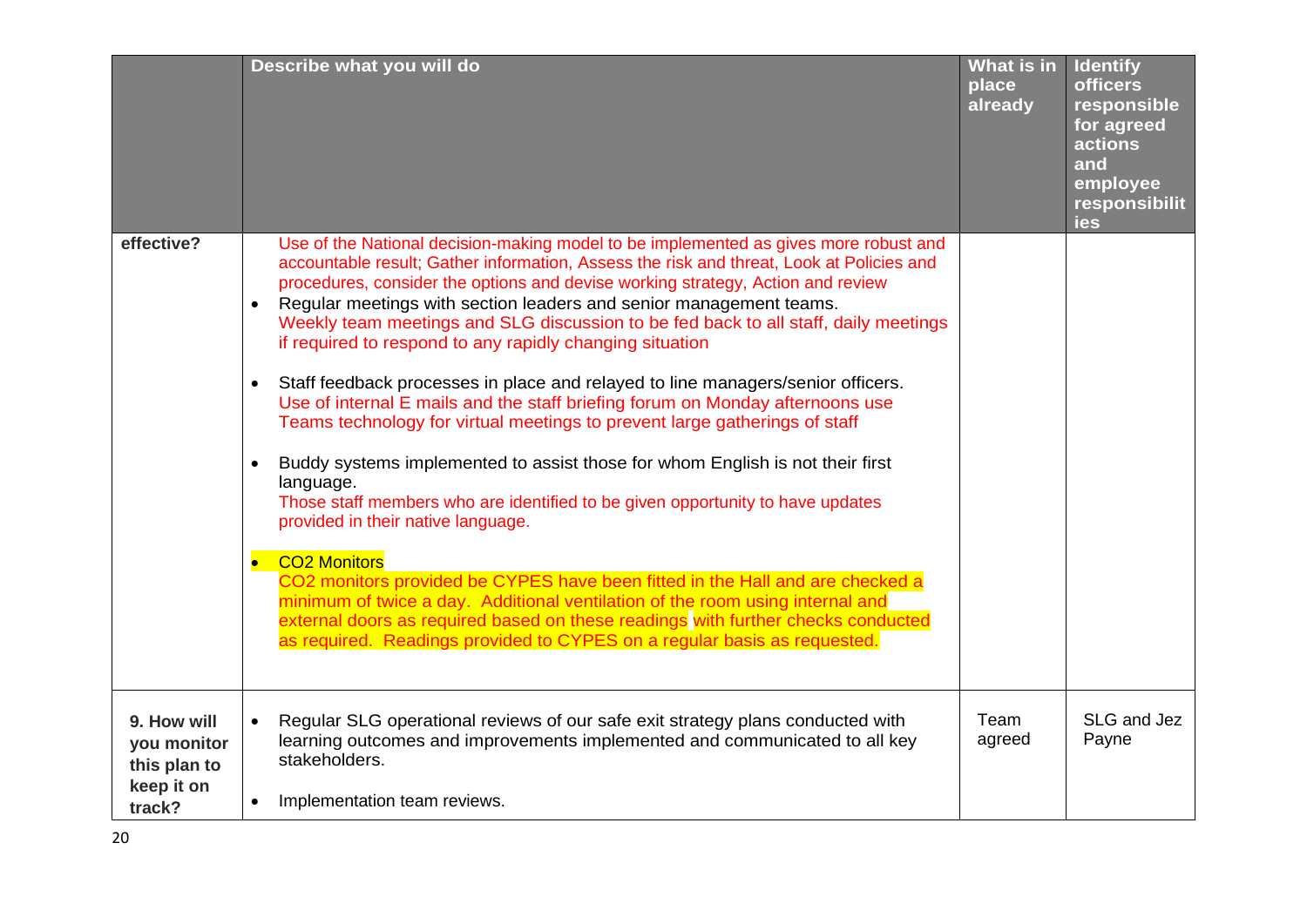| Describe what you will do                                                                                            | What is in<br>place<br>already | <b>Identify</b><br><b>officers</b><br>responsible<br>for agreed<br>actions<br>and<br>employee<br>responsibilit<br>ies |
|----------------------------------------------------------------------------------------------------------------------|--------------------------------|-----------------------------------------------------------------------------------------------------------------------|
| Heads of faculty to be first point of contact for staff to review the situation which can then<br>be fed back to SLG |                                |                                                                                                                       |
|                                                                                                                      |                                |                                                                                                                       |

### **CHECKLIST**

This checklist has been provided to assist you in completing the workplace safety plan. Not all the questions will be relevant to all types of workplaces.

When completing the Plan ensure you identify what you have done and how you have implemented the change. For example. ensured physical distancing is possible in the shared the shared kitchen area by removing all seating and marking out the floor with 2 metre squares.

| <b>QUESTION</b> | <b>ITEM</b>                                          | <b>Comment and action taken</b> |
|-----------------|------------------------------------------------------|---------------------------------|
| 1. Risks        | How will colleagues travel to and from work?         | Car, bicycle and walking will   |
|                 |                                                      | be encouraged. There is car     |
|                 |                                                      | parking available as normal     |
|                 | How will colleagues move about buildings, workshops, | As detailed above Open          |
|                 | schools etc maintaining safe distancing?             | zones allow for social          |
|                 |                                                      | distancing, where pinch         |
|                 |                                                      | points occur separated by       |
|                 |                                                      | 1.8m high boards. Strict        |
|                 |                                                      | controls on access to the       |
|                 |                                                      | Restaurant for a 'grab and go'  |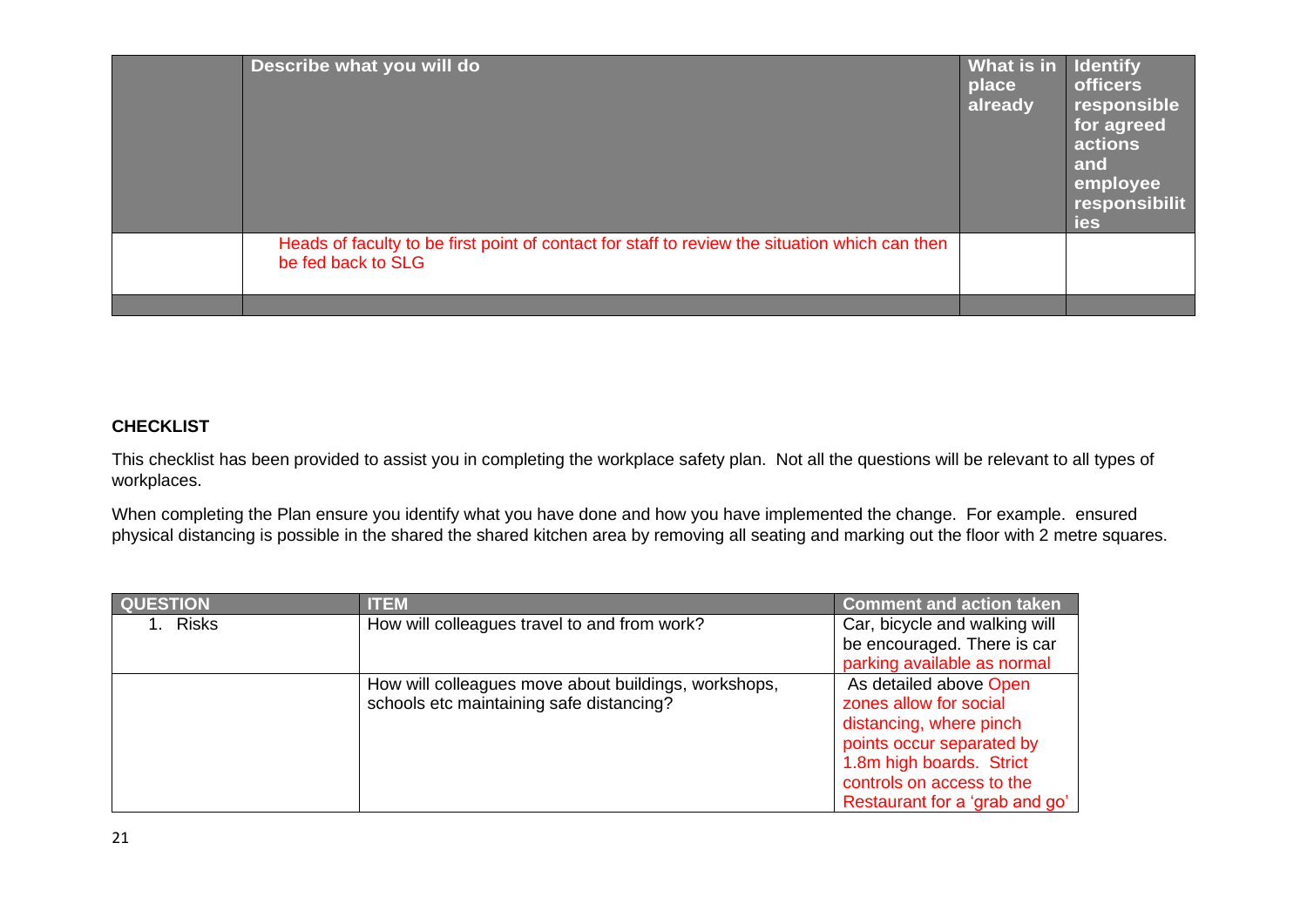|                                                                                                                                                                                                        | food service as detailed in the<br>risk assessment<br>All students and staff are<br>required to wear face<br>coverings when inside the<br>school building and not eating<br>or drinking. Masks should be<br>changed daily, and visors<br>cleaned at least once a day<br>using warm water and<br>soap, and then dried using a<br>microfibre cloth. Any<br>member of the school<br>community who has a special<br>need, disability or condition<br>that would make it difficult to<br>wear a face covering can<br>collect an exemption lanyard<br>from Reception. |
|--------------------------------------------------------------------------------------------------------------------------------------------------------------------------------------------------------|-----------------------------------------------------------------------------------------------------------------------------------------------------------------------------------------------------------------------------------------------------------------------------------------------------------------------------------------------------------------------------------------------------------------------------------------------------------------------------------------------------------------------------------------------------------------|
| In the office what arrangements are being made for safe<br>distancing, spacing between desks? Are desks being moved<br>where necessary? Are you using screens dividers to<br>separate people or areas? | Physical distancing (SD)<br>controls applied, separate<br>officers and signage<br>displayed. Under current<br>guidelines the Students no<br>longer have to social<br>distance. Teachers and Staff<br>are required to maintain<br>minimum of 1M distance.                                                                                                                                                                                                                                                                                                        |
| Is there a one-way system in and out of the building?                                                                                                                                                  | <b>Yes all Staff and Students to</b><br>adhere to "Keep Left"<br>guidelines and signage                                                                                                                                                                                                                                                                                                                                                                                                                                                                         |
| How will safe distancing be managed for meetings when<br>virtual meetings can't be held?                                                                                                               | SD applied, remote working<br>and virtual meetings.<br>If unable to use virtual<br>meetings, then discussions                                                                                                                                                                                                                                                                                                                                                                                                                                                   |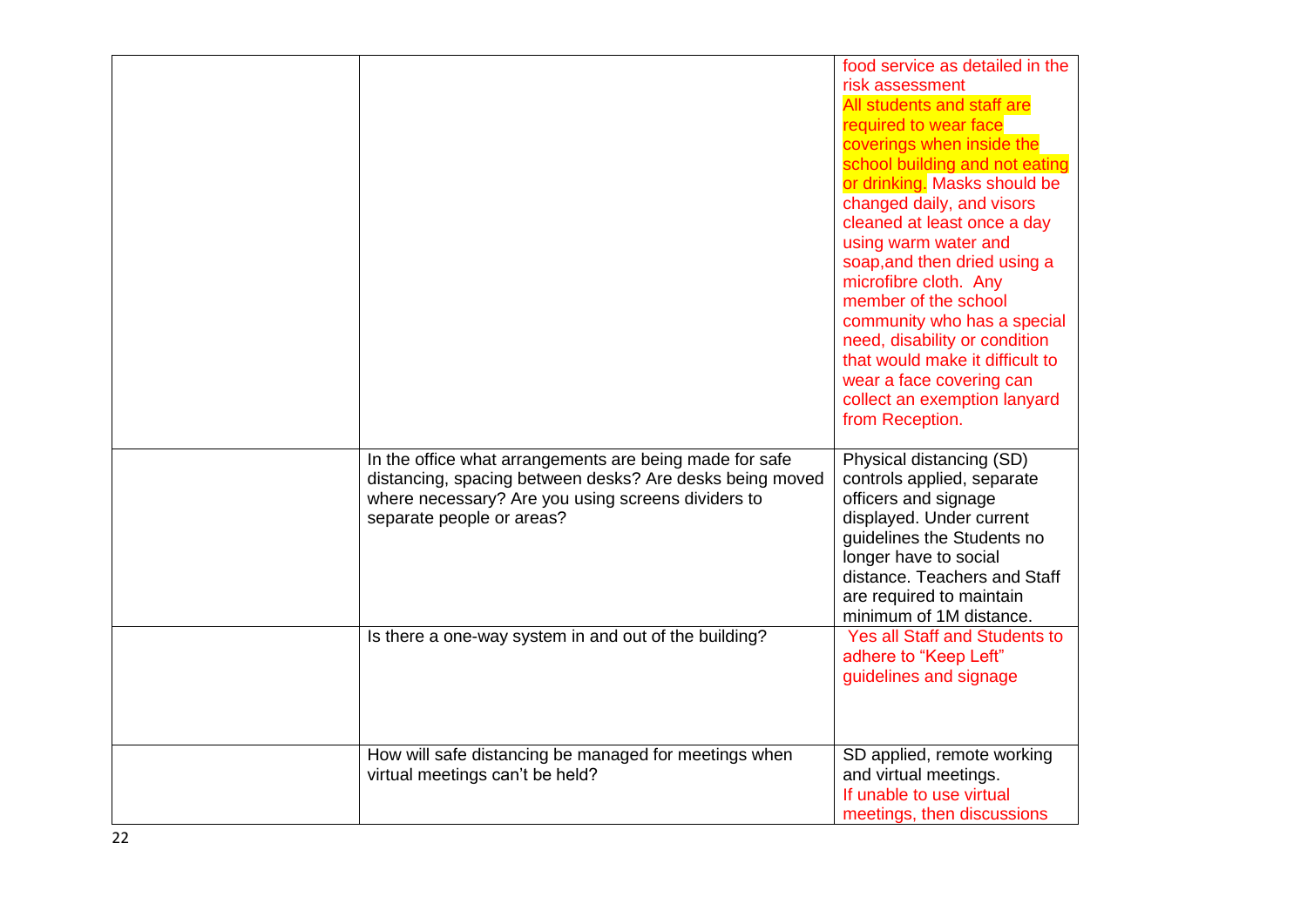|                                                                                      | with Site manager who will<br>allocate a bigger room to<br>allow social distancing and<br>then have that room<br>disinfected properly<br>Assemblies are strongly<br>discouraged at the present<br>time; any proposed<br>assemblies need to be<br>discussed with CMJ and can<br>only include one year group<br>bubble<br>School performances and<br>events are also now allowed<br>to recommence but subject to<br>strict control measures; and<br>proposed events need to be<br>fully risk assessed and<br>should be discussed with<br><b>KBL and JCP in the first</b><br>instance. |
|--------------------------------------------------------------------------------------|-------------------------------------------------------------------------------------------------------------------------------------------------------------------------------------------------------------------------------------------------------------------------------------------------------------------------------------------------------------------------------------------------------------------------------------------------------------------------------------------------------------------------------------------------------------------------------------|
| What cleaning arrangements are in place for the building?                            | Enhanced cleaning<br>implemented - cleaning<br>strategy developed<br>Please see risk assessment                                                                                                                                                                                                                                                                                                                                                                                                                                                                                     |
| What cleaning arrangements are in place for workstations,<br>surfaces and equipment? | Disinfectant wipes provided in<br>Class, cleaning increased<br>Workstations are set to be<br>packed in certain manner<br>keyboards under monitors<br>and when used to be left out<br>so each station easily<br>identified for cleaning.<br>Disinfectant wipes to be<br>provided for teachers to clean<br>their own workstations                                                                                                                                                                                                                                                     |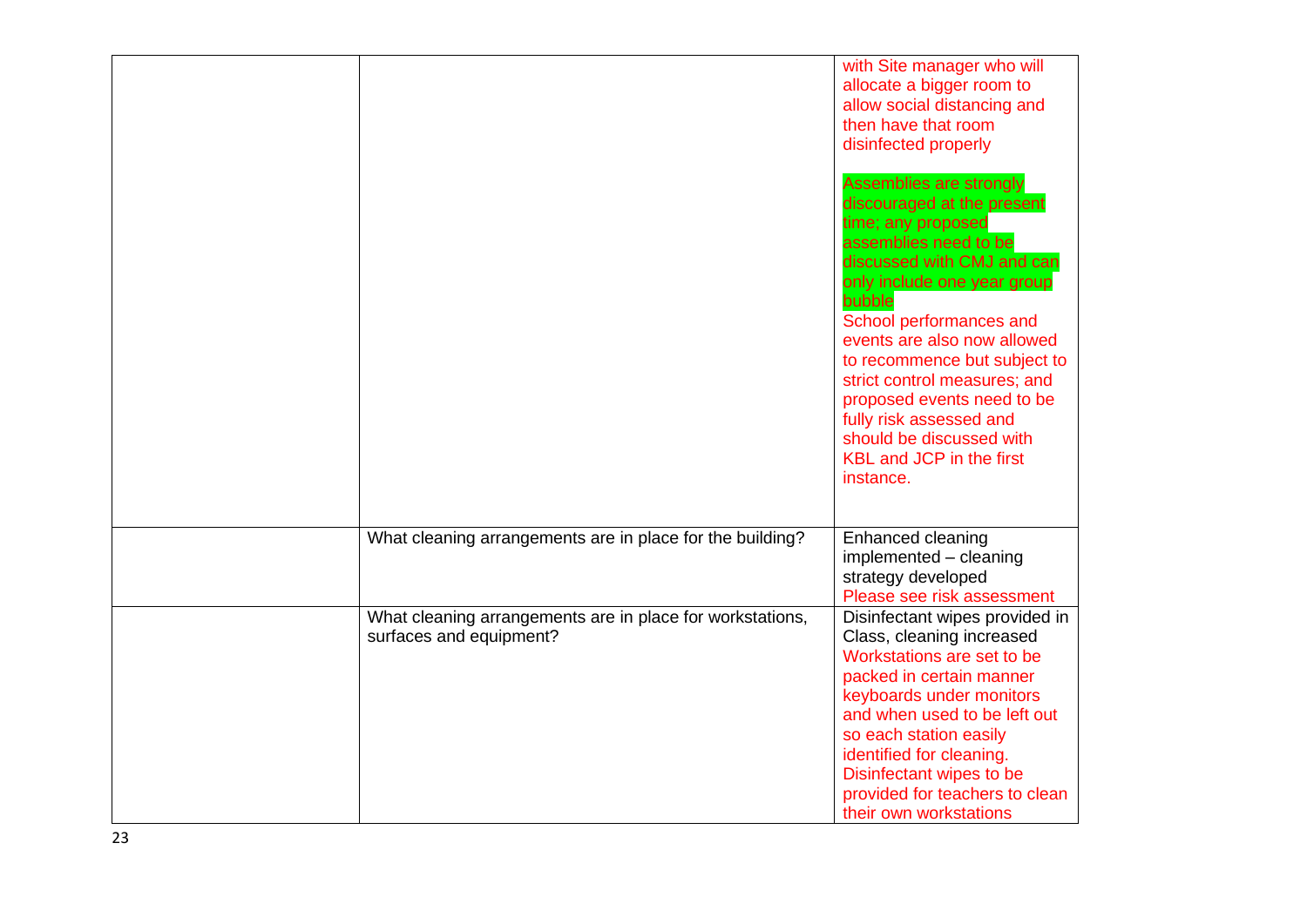|                                                                                                                                                                    | Cleaning of examination<br>rooms to take place between<br>morning and afternoon<br>sessions.                                                                                                                                                                                                                                                                                                                                                                                                                                                                                                                         |
|--------------------------------------------------------------------------------------------------------------------------------------------------------------------|----------------------------------------------------------------------------------------------------------------------------------------------------------------------------------------------------------------------------------------------------------------------------------------------------------------------------------------------------------------------------------------------------------------------------------------------------------------------------------------------------------------------------------------------------------------------------------------------------------------------|
| Are there alternative arrangements to prevent sharing of<br>desks, equipment etc? For workers using the same<br>equipment how will you clean before and after use? | Separate officers allocated<br>Rooms that are used<br>identified to Site team who<br>will then make sure they are<br>disinfected, as above<br>teachers will be responsible<br>for their own<br>computers/laptops                                                                                                                                                                                                                                                                                                                                                                                                     |
| How are you reducing building occupancy and by how<br>much?                                                                                                        | See risk assessment                                                                                                                                                                                                                                                                                                                                                                                                                                                                                                                                                                                                  |
| Are hand sanitiser and wipes provided and where are they<br>located? Is there enough? Who do staff tell if supplies run<br>out?                                    | Yes<br><b>Hand sanitiser stations</b><br>around open atrium points so<br>that Students and staff can<br>socially distance themselves<br>whilst waiting to use them<br>also regular staff checks to<br>maintain supplies of wipes<br>which must remain in the<br>allocated rooms. The Site<br>team informed when they are<br>running low.<br>Hand sanitiser provided in all<br>classrooms for staff and<br>students to sanitise their<br>hands when handling their<br>face coverings. Staff must<br>store the hand sanitiser<br>carefully when leaving the<br>classroom, and duty staff be<br>vigilant to any misuse. |
| What notices are being displayed reminding colleagues of<br>hygiene requirements and where are they?                                                               | Gov notices displayed<br>Additional notices giving                                                                                                                                                                                                                                                                                                                                                                                                                                                                                                                                                                   |
|                                                                                                                                                                    | directions and distancing                                                                                                                                                                                                                                                                                                                                                                                                                                                                                                                                                                                            |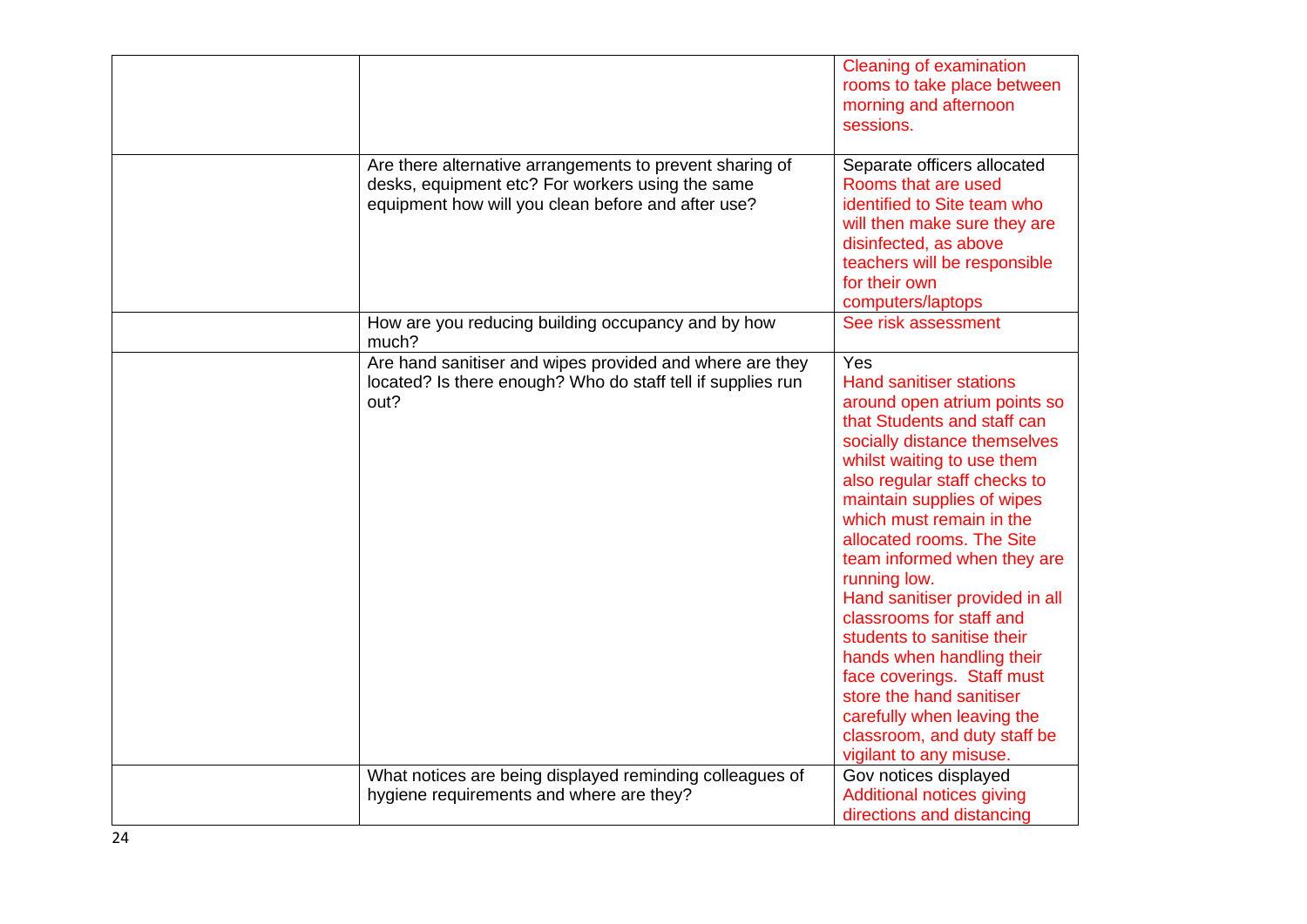|                                                          | notices developed to be in        |
|----------------------------------------------------------|-----------------------------------|
|                                                          | keeping with student age          |
|                                                          |                                   |
| How is safe distancing managed in toilet areas/showers?  | Two at a time, notices            |
|                                                          | displayed                         |
|                                                          | Students encouraged to            |
|                                                          |                                   |
|                                                          | maintain only two to use the      |
|                                                          | toilets at any one-time,          |
|                                                          | regular checks by duty staff.     |
|                                                          |                                   |
|                                                          | <b>Staff Showers are</b>          |
|                                                          | permissible to be used            |
|                                                          | however cleaning products         |
|                                                          | will left in shower area to       |
|                                                          |                                   |
|                                                          | allow for Staff members to        |
|                                                          | wipe down cubicles every          |
|                                                          | time after use                    |
| How is safe distancing managed in kitchen/canteen areas? | Staff to maintain physical        |
|                                                          | distancing in the Staffroom       |
|                                                          | Years 10 and Year 11 only         |
|                                                          | are permitted to purchase         |
|                                                          | items during first break and at   |
|                                                          | <b>lunchtime</b>                  |
|                                                          |                                   |
|                                                          | Year 12 and Year 13               |
|                                                          | students are only permitted to    |
|                                                          | purchase items between 12         |
|                                                          | and 1pm                           |
|                                                          | <b>During Examination periods</b> |
|                                                          | as communicated to the            |
|                                                          | whole school community by         |
|                                                          | Mr Campbell, breaks               |
|                                                          | between lessons will be taken     |
|                                                          | in different congregational       |
|                                                          |                                   |
|                                                          | areas and be confirmed via        |
|                                                          | email, assemblies and             |
|                                                          | mentor time for each              |
|                                                          | examination period.               |
|                                                          | All students may make use of      |
|                                                          | any outside areas on the          |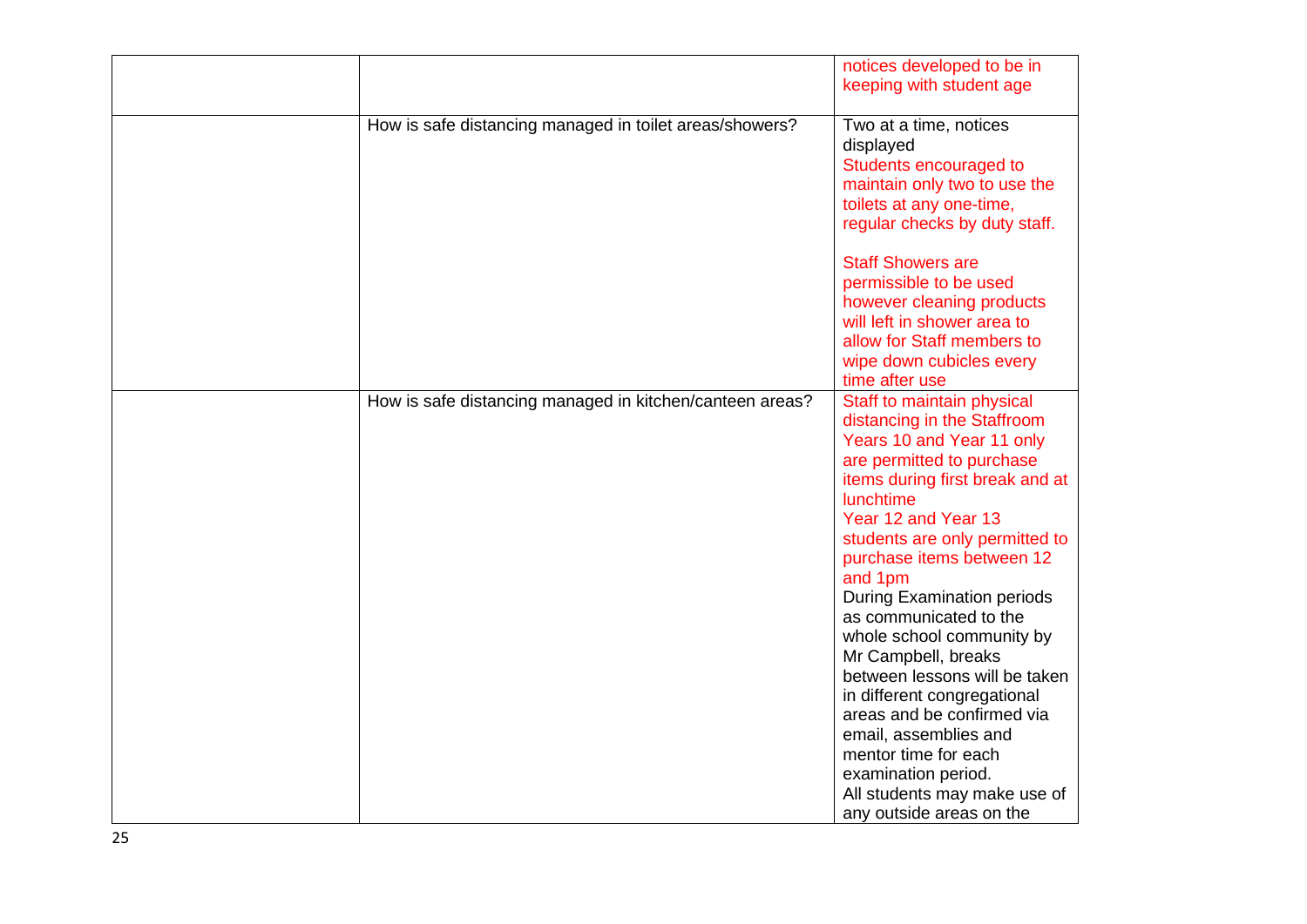|                                                                              | area at Oakfield.                                                                                                                                                                                                                                                                                                                                                                                                                                                                                                          |
|------------------------------------------------------------------------------|----------------------------------------------------------------------------------------------------------------------------------------------------------------------------------------------------------------------------------------------------------------------------------------------------------------------------------------------------------------------------------------------------------------------------------------------------------------------------------------------------------------------------|
|                                                                              | Duty staff to monitor and<br>ensure that the correct<br>students access the servery<br>at breaks and lunchtime<br>Duty staff to monitor students<br>maintaining 1m distance<br>when queueing<br>To speed up the service all<br>food will be 'grab and go' and<br>students will be permitted to<br>take their purchased items<br>back to their allocated year<br>group zones for consumption<br>All rubbish to be disposed of<br>in bins in each year group<br>zone and these to be emptied<br>regularly throughout the day |
| Are colleagues aware they shouldn't share food, crockery<br>etc with others? | Yes<br>Facilities will continue to be<br>available to make hot or cold<br>beverages, social distancing<br>of 2m to apply at all times.<br>Staff must manage their own<br>cups, they are to be returned<br>and washed by the individual<br>staff member, and stored in<br>their pigeonholes when not in<br>use, not left in rooms or the<br>sink.<br>When using the staffroom<br>Staff must try and maintain a                                                                                                              |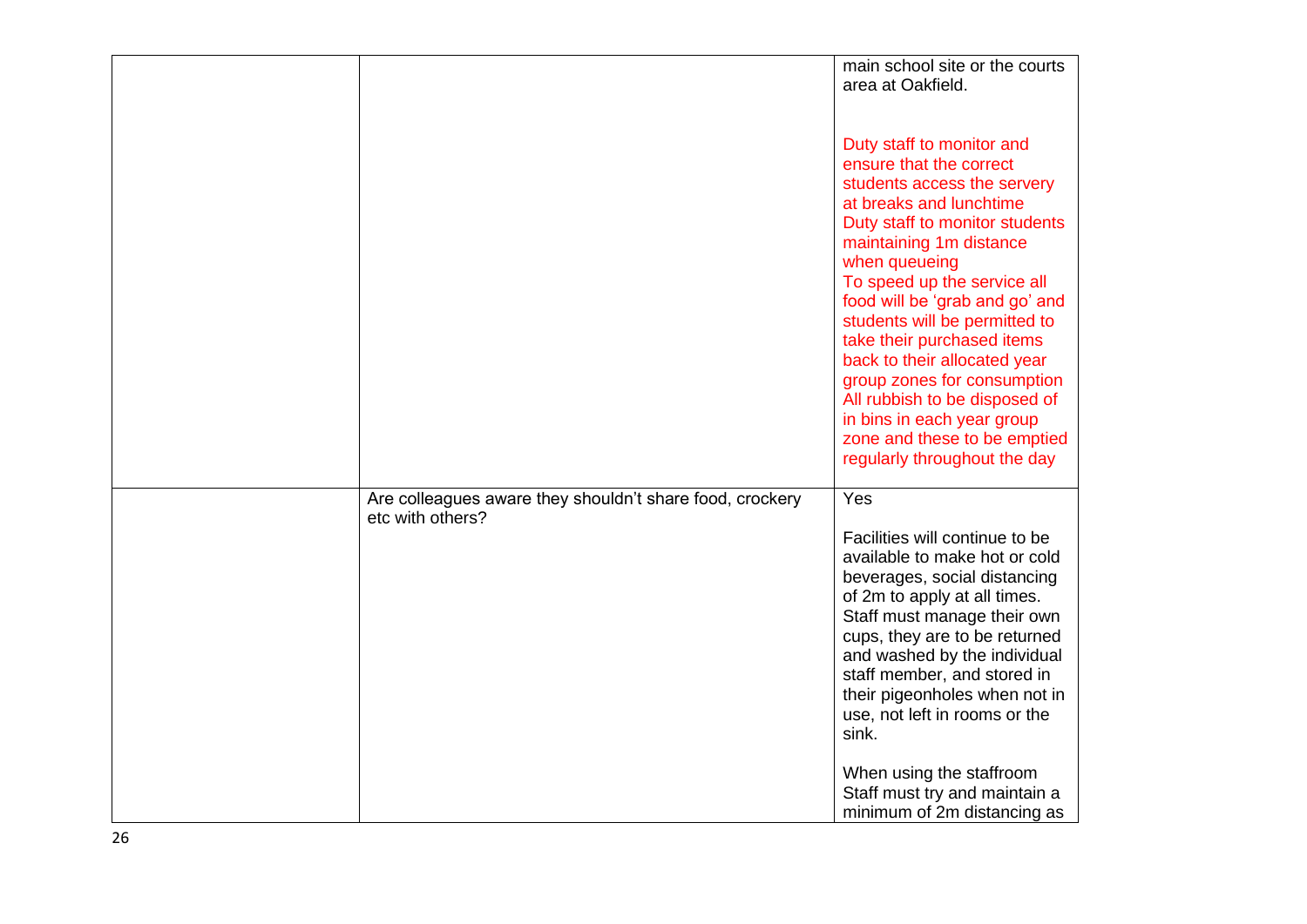|  | good practice and the<br>furniture has been re-<br>arranged to encourage this.<br>Where this is not possible<br>(i.e. attending at the boiler or<br>fridges) then Staff to remain<br>at a minimum of 1m for the<br>shortest time possible.                                                                                                    |
|--|-----------------------------------------------------------------------------------------------------------------------------------------------------------------------------------------------------------------------------------------------------------------------------------------------------------------------------------------------|
|  | All Staff to provide their own<br>cups, crockery, cutlery and<br>wash their own items every<br>time.                                                                                                                                                                                                                                          |
|  | Staff should avoid any shared<br>food items including cakes<br>and boxes of sweets both in<br>the staffroom and across the<br>school site.                                                                                                                                                                                                    |
|  | When not eating or drinking<br>staff should be wearing a<br>face covering when in the<br>Staffroom.                                                                                                                                                                                                                                           |
|  | Food can be prepared in the<br>staffroom. Microwaves and<br>toasters can be used but the<br>controls must be wiped<br>before and after every use<br>using the cleaning materials<br>provided. If staff are using<br>the blue cover provided then<br>this must also be thoroughly<br>cleaned by the staff member<br>before and after each use. |
|  |                                                                                                                                                                                                                                                                                                                                               |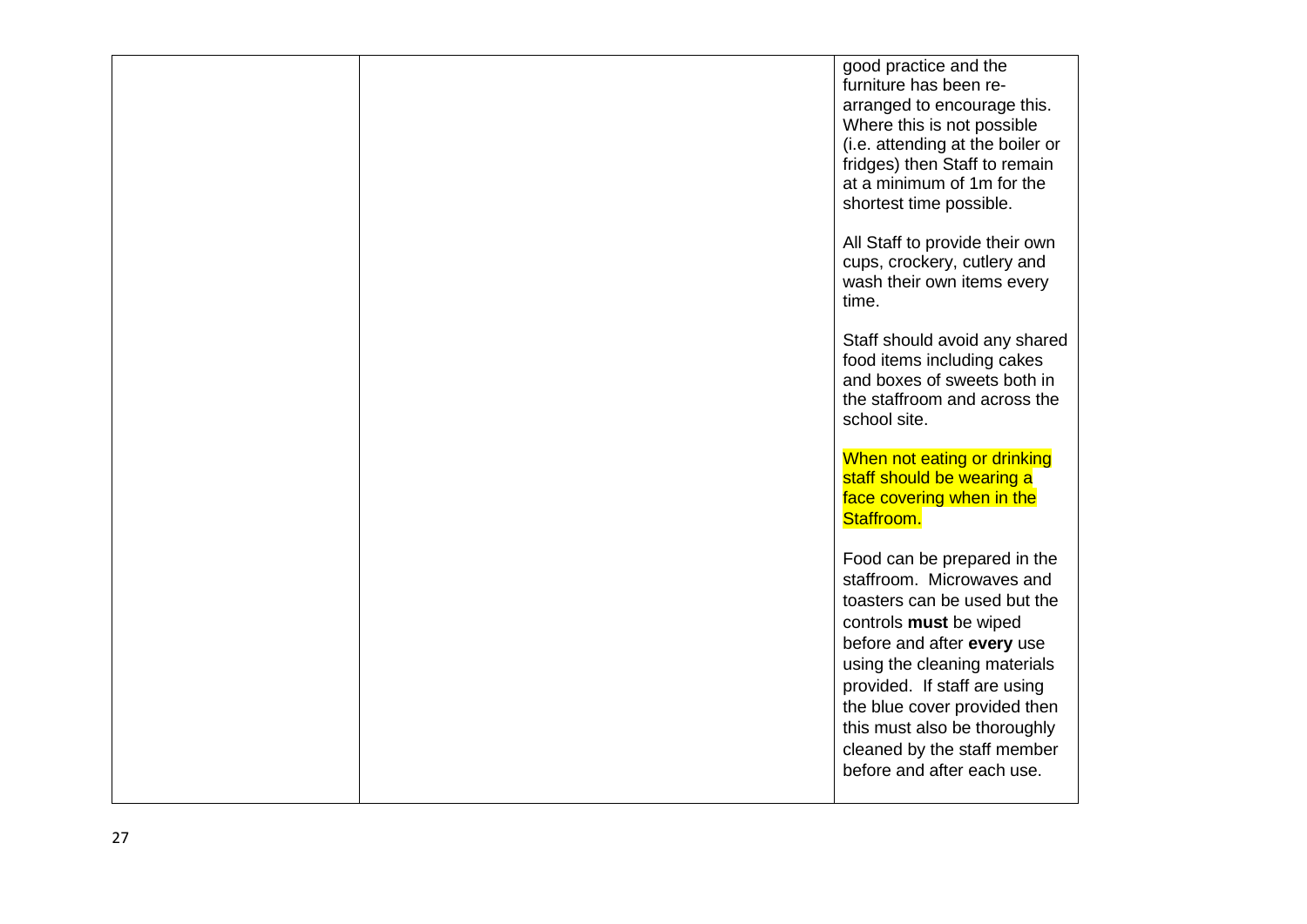|                   |                                                                                                                       | Fridges will be strictly<br>monitored, and all food must<br>be in covered containers.<br>anything that is found to be<br>open will be disposed of.<br>The room will be well-<br>ventilated with a view to<br>inclement weather.<br>Site team to ensure that bins<br>for tissues and hand towels<br>are emptied throughout the<br>day in accordance with the<br>cleaning strategy |
|-------------------|-----------------------------------------------------------------------------------------------------------------------|----------------------------------------------------------------------------------------------------------------------------------------------------------------------------------------------------------------------------------------------------------------------------------------------------------------------------------------------------------------------------------|
|                   | Who are the first aiders, mental health first aiders, and fire<br>marshals?                                           | Reviewed and covered<br>provided<br>Numbers to be reviewed daily<br>for cover                                                                                                                                                                                                                                                                                                    |
|                   | Are procedures in place if there is a fire and it is necessary<br>to evacuate?                                        | Yes - policy in place and fire<br>action plans displayed<br>All current and up to date                                                                                                                                                                                                                                                                                           |
|                   | How do we report accidents?                                                                                           | Policy in place and reported<br>online As per usual policy                                                                                                                                                                                                                                                                                                                       |
| 2. Safe Operation | Who needs to be in the workplace?                                                                                     | Minimum numbers for<br>teaching and marshalling<br>duties, all other staff are<br>expected to return to the<br>workplace.                                                                                                                                                                                                                                                        |
|                   | What arrangements are being made for flexible working,<br>staggered working times, homeworking, splitting teams, etc? | As per updated guidance                                                                                                                                                                                                                                                                                                                                                          |
|                   | Who will colleagues interact with?                                                                                    | Work colleagues and<br>students<br>Visitors will be kept to<br>minimum                                                                                                                                                                                                                                                                                                           |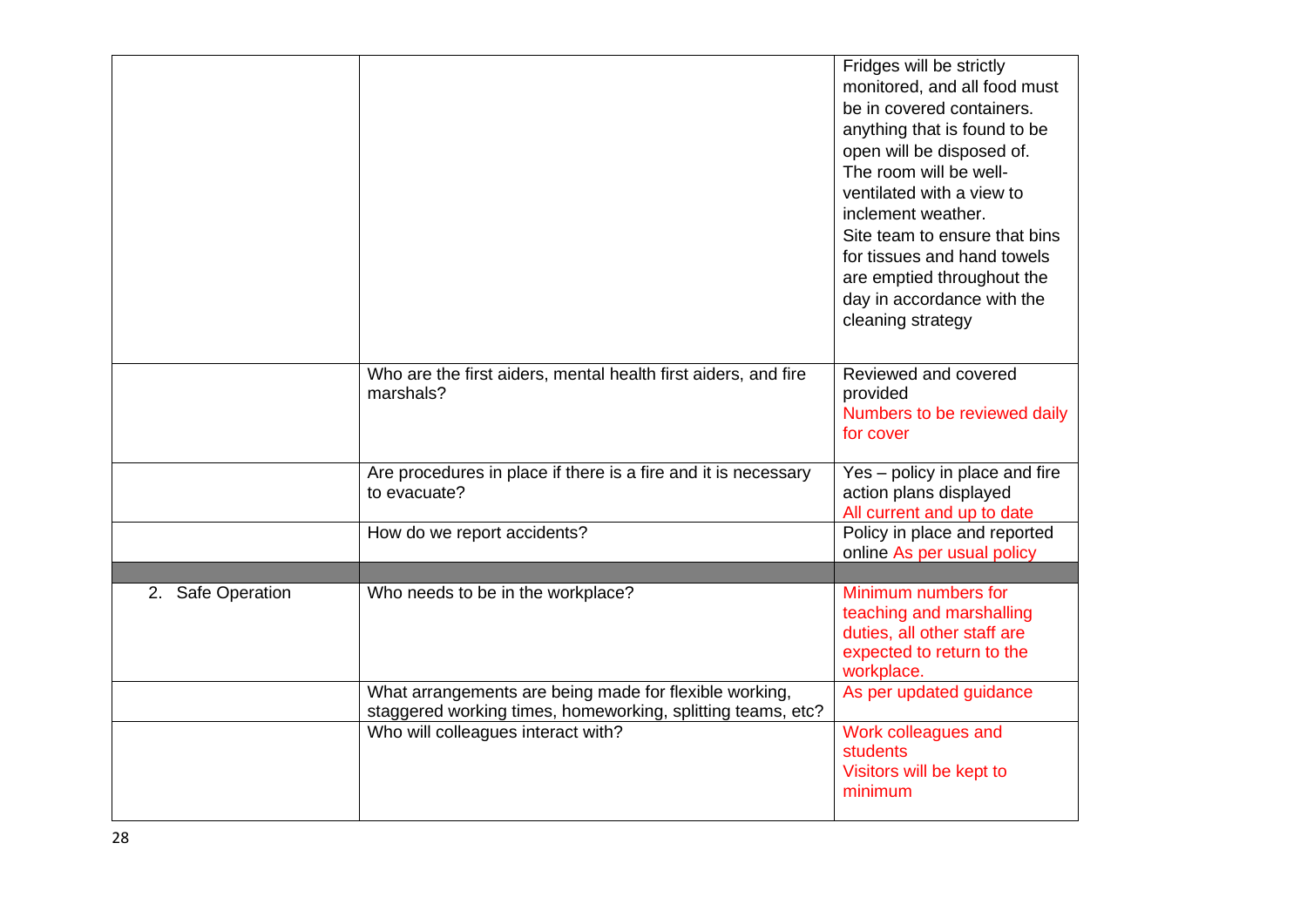| What arrangements are in place for meetings? Are you<br>using remote working tools to hold meetings, close small<br>meeting rooms or use them as offices for vulnerable<br>workers? | Teams                                                                                                                                                                                                                                                                                                                                                                                 |
|-------------------------------------------------------------------------------------------------------------------------------------------------------------------------------------|---------------------------------------------------------------------------------------------------------------------------------------------------------------------------------------------------------------------------------------------------------------------------------------------------------------------------------------------------------------------------------------|
| What arrangements are in place for lone workers?                                                                                                                                    | No Lone workers envisaged<br>on site                                                                                                                                                                                                                                                                                                                                                  |
| What arrangements are there for staff who are out and<br>about as part of their role?                                                                                               | Trips and visits on Island<br>need to be discussed with NF<br>in the first instance and if                                                                                                                                                                                                                                                                                            |
| Any wellbeing checks are completed using physical<br>distancing guidelines.                                                                                                         | approved follow the<br>measures outlined in the risk<br>assessment. All off Island                                                                                                                                                                                                                                                                                                    |
| All home visits have been actively discouraged at this time,<br>individually risk assessed where this can not be avoided.                                                           | trips are still not permitted.                                                                                                                                                                                                                                                                                                                                                        |
|                                                                                                                                                                                     | The risk assessment has<br>been updated to include<br>special measures for any<br>visitors coming on site for<br>educational purposes only.                                                                                                                                                                                                                                           |
|                                                                                                                                                                                     |                                                                                                                                                                                                                                                                                                                                                                                       |
| Has appropriate PPE been provided in accordance with<br>public health guidelines?                                                                                                   | PPE provided for staff dealing<br>with anyone showing<br>symptoms<br><b>Full PPE provided in Medical</b><br>room<br>Staff should provide their own<br>face coverings to wear<br>outside of lessons. Reusable<br>masks can be collected from<br>the Site Manager if required,<br>and an emergency supply of<br>disposable face coverings<br>can be obtained from the<br>School Office. |
| For front facing staff how will you reduce contact with<br>service users? (staff rotas, reduced face to face activity,                                                              | Please see risk assessment a<br>barrier has been installed on                                                                                                                                                                                                                                                                                                                         |
| barriers, screens, etc.)                                                                                                                                                            | the reception desk.                                                                                                                                                                                                                                                                                                                                                                   |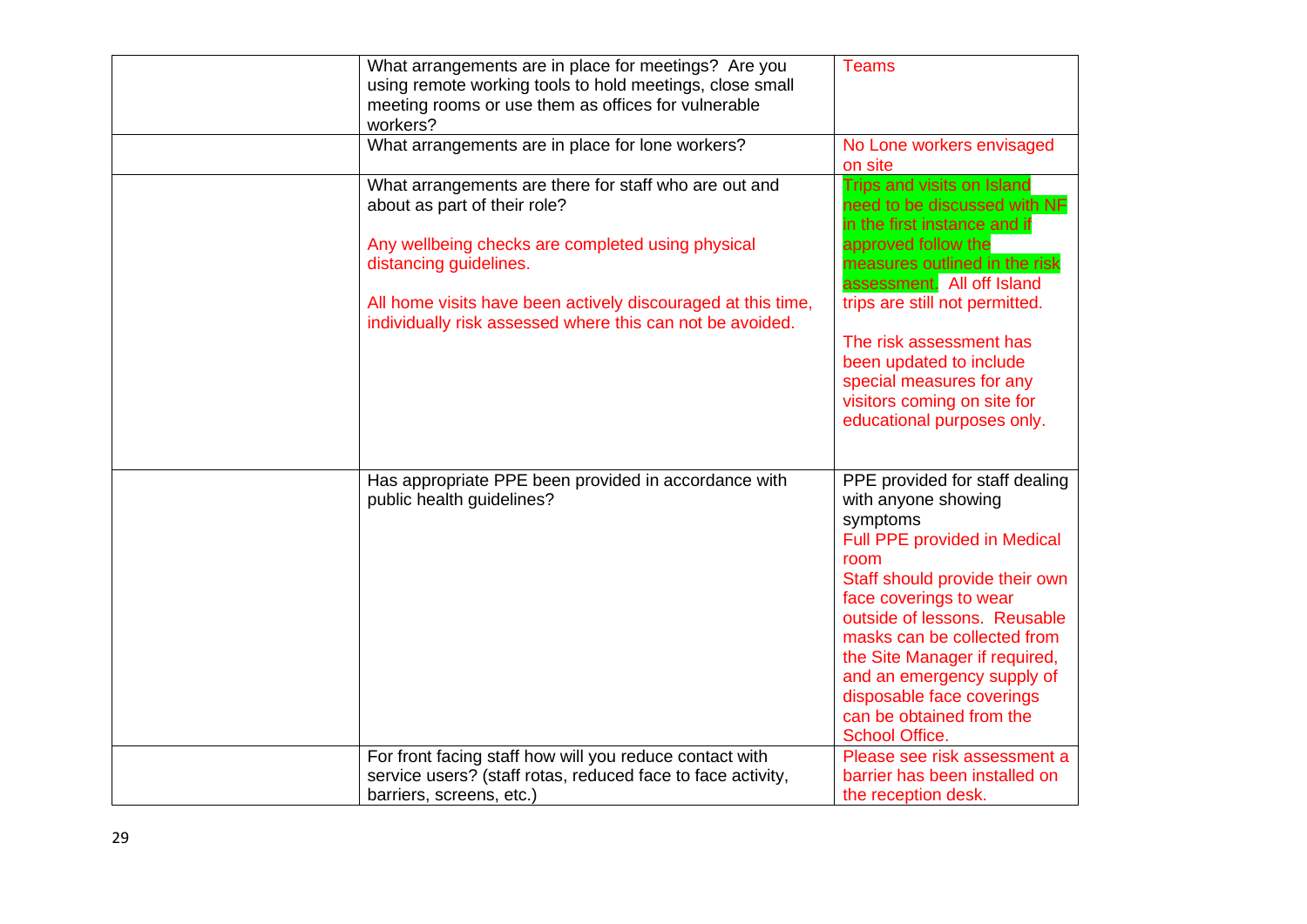|                  | What guidance, operating arrangements have been put in<br>place for home visits?                                                                                                          | Home visits are being actively<br>discouraged. Each case to be<br>individually risk assessed and<br>appropriate action taken after<br>thorough consultation.<br>Physical distancing to be |
|------------------|-------------------------------------------------------------------------------------------------------------------------------------------------------------------------------------------|-------------------------------------------------------------------------------------------------------------------------------------------------------------------------------------------|
|                  | What extra equipment may be needed?                                                                                                                                                       | maintained at all times<br>PPE and cleaning materials                                                                                                                                     |
|                  |                                                                                                                                                                                           | Sufficient stocks held and<br>reviewed weekly by Site<br><b>Manager</b>                                                                                                                   |
|                  | If safe distancing is not possible what alternative<br>arrangements are in place to safeguard staff?<br>Extra Cleaning and Plexiglass screens have been installed                         | SD implemented<br>Portable flexi screen if<br>required, PPE and face<br>shields available, interaction                                                                                    |
|                  | in all Music practice rooms to allow for JMS teaching on one<br>to one basis                                                                                                              | time limited to less than 15<br>minutes                                                                                                                                                   |
|                  | What arrangements are being made for delivery of mail and<br>goods?                                                                                                                       | Deliveries to front reception<br>areas - SD implemented<br>Ongoing since outbreak of<br>pandemic.                                                                                         |
|                  | What consideration is being given to quantity of goods being<br>delivered e.g. bulk deliveries v single items, and how they<br>will be moved from delivery point to where it is required? | For deliveries single point of<br>control identified. Good<br>cleaned and delivered to<br>department area.<br>Ongoing since outbreak of<br>pandemic.                                      |
| 3. Service Users | What arrangements are in place for service users, and other<br>members of the public and visitors who may visit?                                                                          | SD controls in place, sign in<br>and out, registers kept.<br>The register of attending<br>subcontractors, cleaners and<br>visitors to be maintained at<br>reception, with contact details |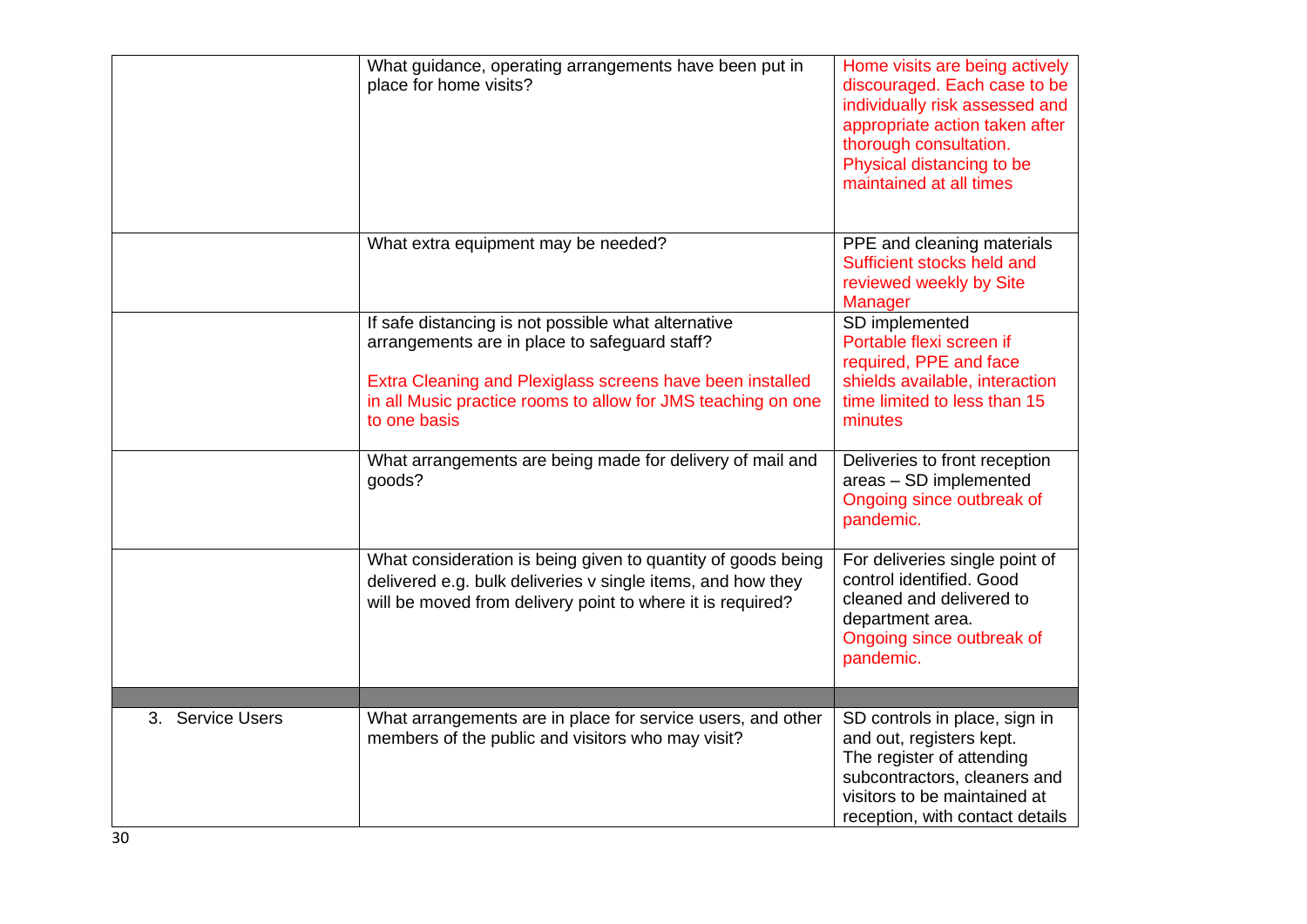|                                                                                                                                                                               | for possible use by track and<br>trace authorities.<br>Visitors should be arranged<br>where possible for those<br>times outside the normal<br>school day. If this is not<br>possible then the students<br>should be removed from the<br>area that is affected and the<br>area cleaned and sanitized<br>again after the work has been<br>completed and before<br>allowing the students to<br>return.<br>Any prospective students and<br>parents must be shown<br>around after the school day<br>has ended. |
|-------------------------------------------------------------------------------------------------------------------------------------------------------------------------------|-----------------------------------------------------------------------------------------------------------------------------------------------------------------------------------------------------------------------------------------------------------------------------------------------------------------------------------------------------------------------------------------------------------------------------------------------------------------------------------------------------------|
| Have separate entrance/ exits/ facilities been put in place for<br>service users/visitors?                                                                                    | Yes                                                                                                                                                                                                                                                                                                                                                                                                                                                                                                       |
| How are you ensuring physical distancing is maintained in<br>waiting areas/ queues/ service counters/ desks etc. Are you<br>able to use outside areas, put barriers in place? | Barriers in place to<br>encourage physical<br>distancing, hand sanitiser<br>station in reception and by<br>appointment only so that<br>visitor numbers can be<br>managed.<br>Year group zones to be<br>implemented for breaks and<br>lunch times<br>Year 10 students will utilise<br>the East atrium including<br>English, MFL, History and<br>Philosophy and the East<br>courtyard.                                                                                                                      |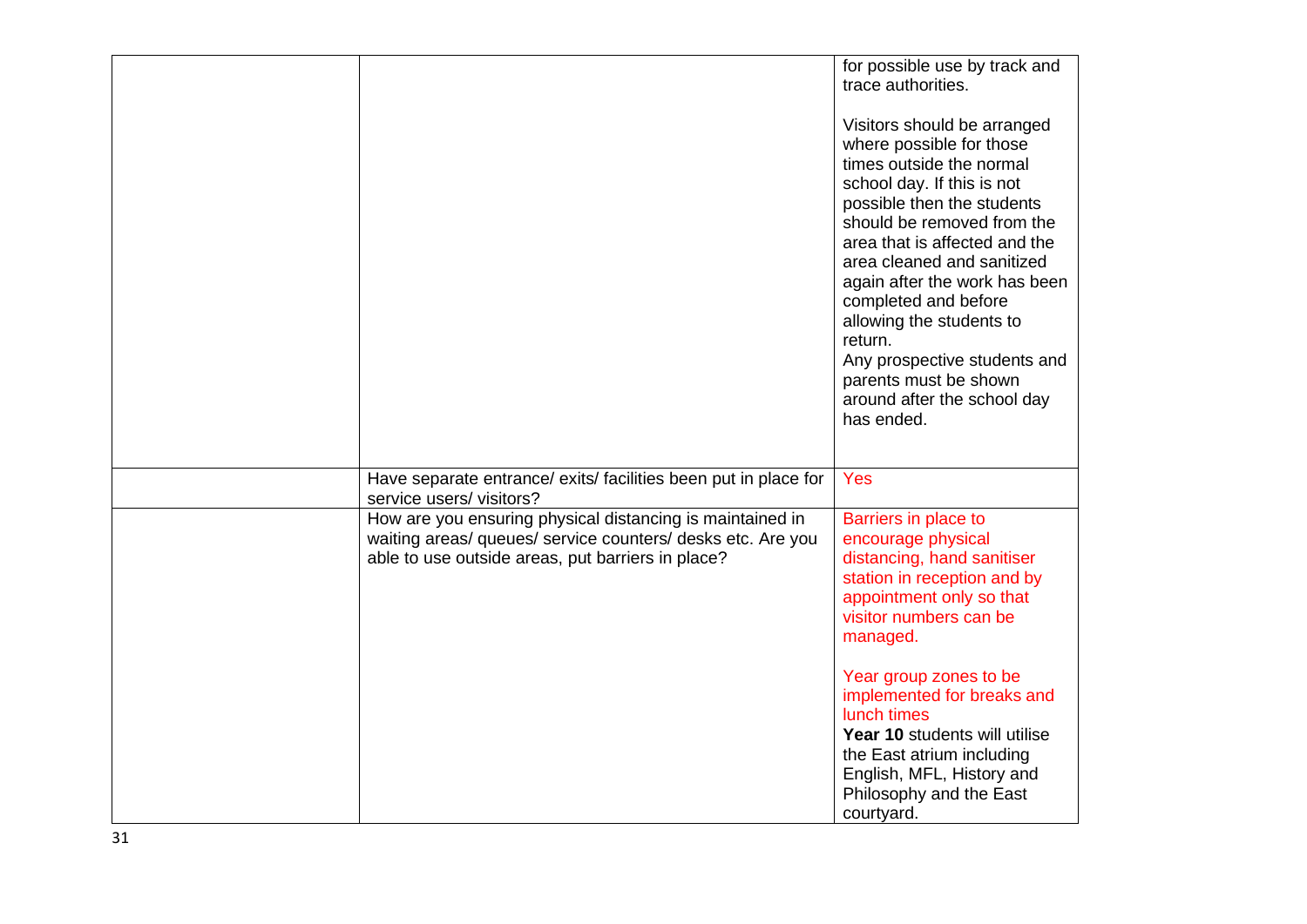|  | Year 11 students will utilise                          |
|--|--------------------------------------------------------|
|  | the areas of open maths and                            |
|  | the upper and lower West                               |
|  | atrium. (Maths and Science                             |
|  | where there is strictly no                             |
|  | eating or drinking in labs                             |
|  | under COSHH and                                        |
|  | <b>CLEAPSS</b> regulations)                            |
|  | Year 12 students the Hall and                          |
|  | attached marquee                                       |
|  | Year 13 students the                                   |
|  | Restaurant and attached                                |
|  | marquee                                                |
|  | All students may make use of                           |
|  | any outside areas on the                               |
|  | main school site or the courts                         |
|  | area at Oakfield.                                      |
|  |                                                        |
|  | <b>During Examination periods</b>                      |
|  | as communicated to the                                 |
|  | whole school community by                              |
|  | Mr Campbell, breaks                                    |
|  | between lessons will be taken                          |
|  | in different congregational                            |
|  | areas and be confirmed via                             |
|  | email, assemblies and                                  |
|  | mentor time for each                                   |
|  | examination period.                                    |
|  | All students may also use the                          |
|  | Courts area at Oakfield.                               |
|  |                                                        |
|  | Year 12 and 13 students can                            |
|  | also study in the LRC at the                           |
|  | beginning and end of the<br>school day until 5pm after |
|  | which the area will be                                 |
|  | vacated and cleaned ready                              |
|  | for the next day. Students                             |
|  | need to sign in at the main                            |
|  |                                                        |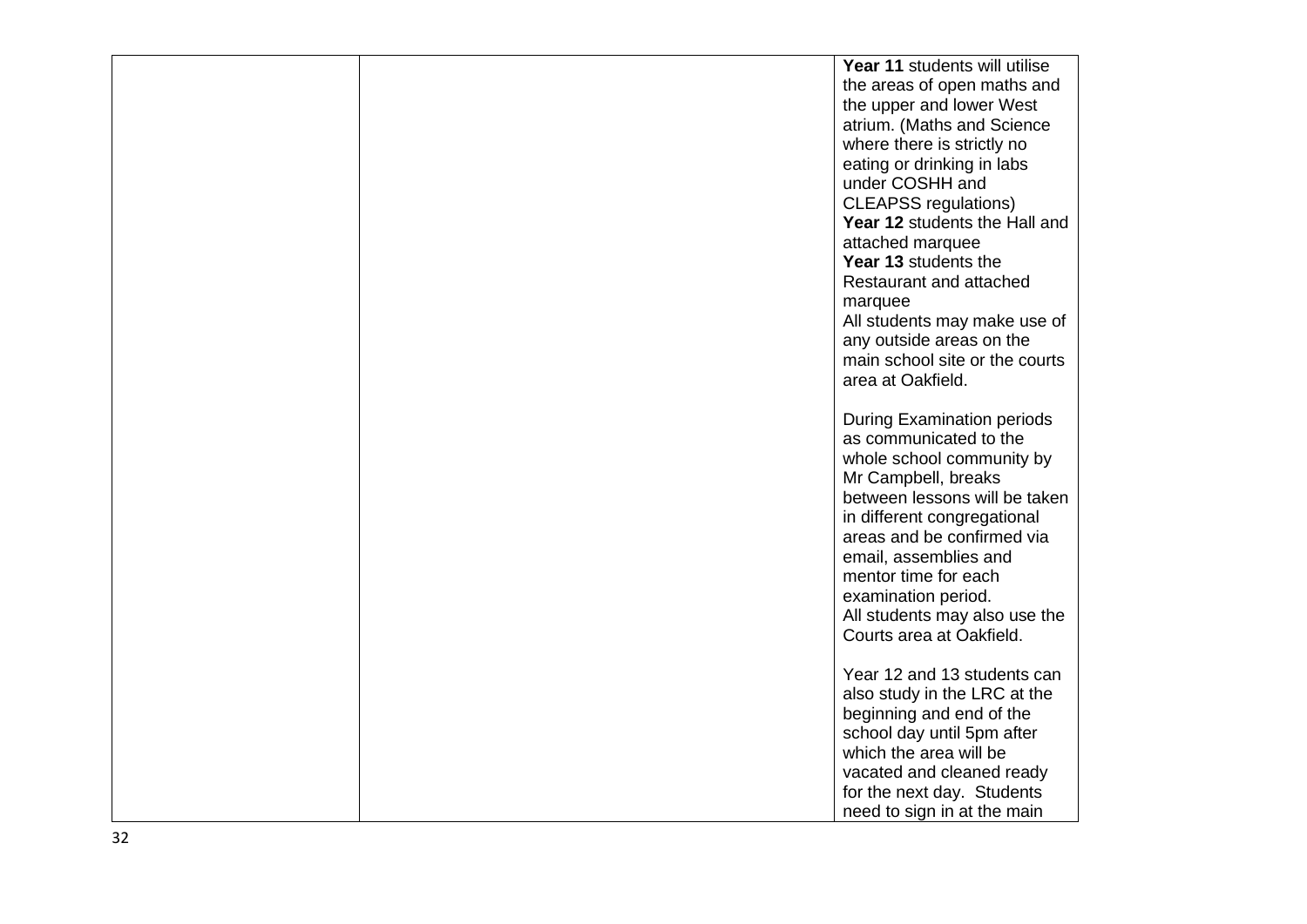|  | desk in the LRC so that a<br>record can be kept for contact<br>tracing. The LRC will<br>continue to be cleaned<br>throughout the school day as<br>per the cleaning strategy.                                                                                                                                                                                                                                                                                                                        |
|--|-----------------------------------------------------------------------------------------------------------------------------------------------------------------------------------------------------------------------------------------------------------------------------------------------------------------------------------------------------------------------------------------------------------------------------------------------------------------------------------------------------|
|  | Year 13 students are to be<br>permitted to leave school if<br>they do not have any lessons<br>P4 or P5.                                                                                                                                                                                                                                                                                                                                                                                             |
|  | External doors of the<br>Restaurant to be propped<br>open to enable access to the<br>marquees.                                                                                                                                                                                                                                                                                                                                                                                                      |
|  | In the restaurant There is<br>currently to be no before<br>school breakfast service<br>Years 10 and 11 only are<br>permitted to purchase items<br>during first break and at<br>lunchtime<br>Year 12 and Year 13<br>students are only permitted to<br>purchase items between 12<br>and 1pm<br><b>During examination periods</b><br>as directed by Mr Campbell<br>this will change to:<br>Years 10 and 11 only are<br>permitted to purchase items<br>during first break and from<br>12:20 until 12:45 |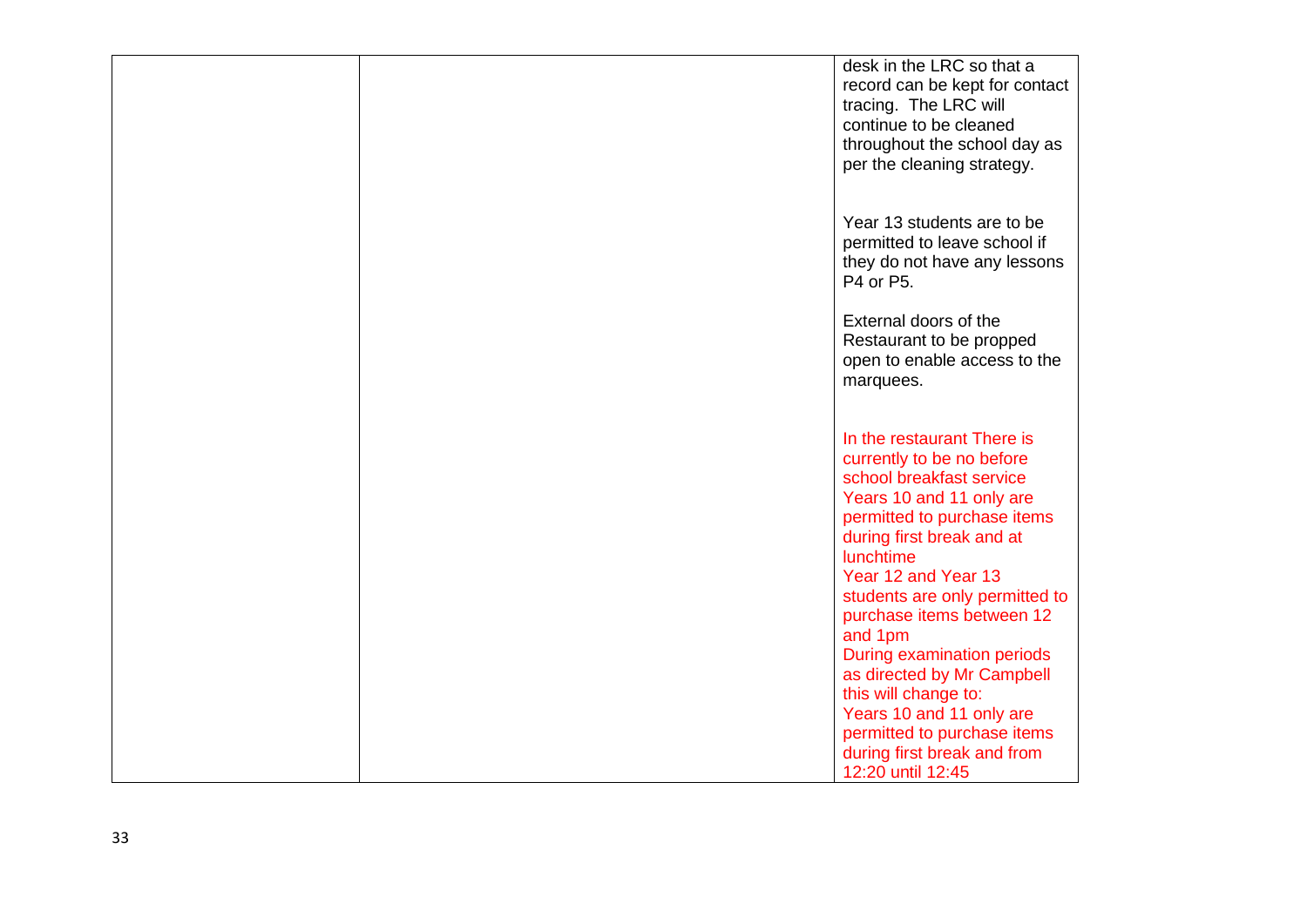|                                                                                                                                                                                                                             | Year 12 and Year 13 are only<br>permitted to purchase items<br>between 12:45 and 1:30<br>Duty staff to monitor and<br>ensure that the correct                                                                                                                                                                                                                  |
|-----------------------------------------------------------------------------------------------------------------------------------------------------------------------------------------------------------------------------|----------------------------------------------------------------------------------------------------------------------------------------------------------------------------------------------------------------------------------------------------------------------------------------------------------------------------------------------------------------|
|                                                                                                                                                                                                                             | students access the servery<br>at breaks and lunchtime<br>Duty staff to monitor students<br>in different year groups so<br>that they are at least 1m                                                                                                                                                                                                           |
|                                                                                                                                                                                                                             | apart<br>To speed up the service all<br>food will be 'grab and go' to<br>speed up the service and<br>students will be permitted to<br>take their purchased items<br>back to their allocated year<br>group zones for consumption<br>All rubbish to be disposed of<br>in bins in each year group<br>zone and these to be emptied<br>regularly throughout the day |
| What alternative ways to provide services are being<br>adopted?                                                                                                                                                             | Deliveries directed away from<br>main reception and accepted<br>in alternative entrances<br>where possible.                                                                                                                                                                                                                                                    |
| What steps are being taken to ensure the same person is<br>not in a customer facing role for a whole day? What<br>arrangements are being made to swap staff in and out of<br>customer facing roles, minimise their contact? | Admin area will have<br>minimum of three operators<br>throughout the day                                                                                                                                                                                                                                                                                       |
|                                                                                                                                                                                                                             | Restricted access to all other<br>members of staff. Anyone<br>who must enter the office for<br>example in an emergency are<br>required to be wearing a face<br>covering                                                                                                                                                                                        |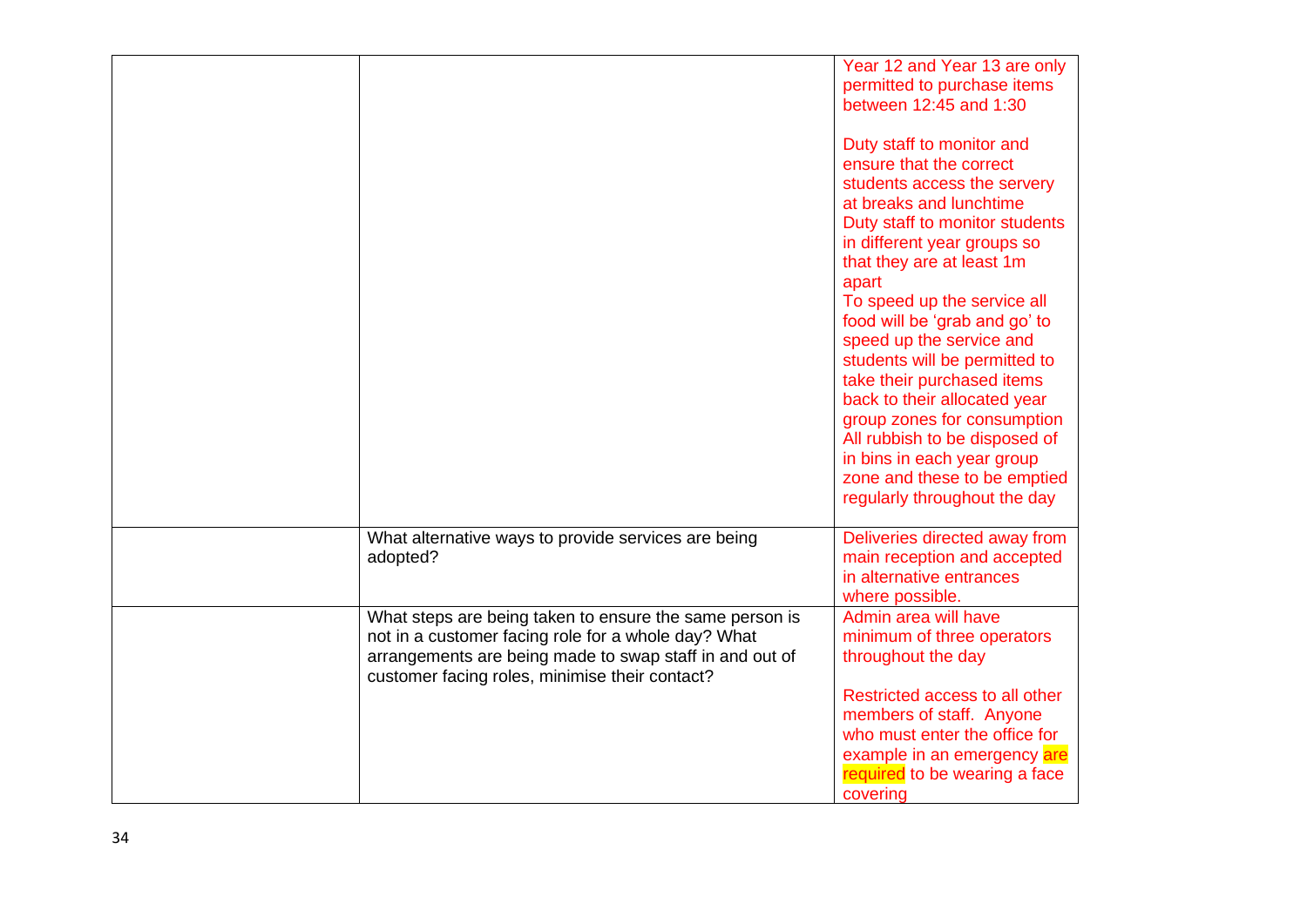|                                  | How are you limiting the number of customers on site,<br>promoting on-line service, encourage service users to come<br>alone where possible?<br>How are you communicating the changes with your<br>customers, what signage and visual aids are you using? | Barriers in place to<br>encourage Social distancing,<br>hand sanitiser station in<br>reception and by appointment<br>only so that visitor numbers<br>can be managed<br>Signage displayed; barriers<br>implemented<br>Yes |
|----------------------------------|-----------------------------------------------------------------------------------------------------------------------------------------------------------------------------------------------------------------------------------------------------------|--------------------------------------------------------------------------------------------------------------------------------------------------------------------------------------------------------------------------|
|                                  |                                                                                                                                                                                                                                                           |                                                                                                                                                                                                                          |
| 4. Information sharing           | What arrangements are in place for sharing information<br>between colleagues who may be in different work locations?<br>How is this plan reaching them?                                                                                                   | <b>Education department E</b><br>mails or via Teams meetings                                                                                                                                                             |
|                                  |                                                                                                                                                                                                                                                           |                                                                                                                                                                                                                          |
| 5. Assessing wellbeing           | What arrangements are there in place for staff wellbeing?                                                                                                                                                                                                 | Staff members and school<br>councillors also directed to<br>Gov. Je website for further<br>contacts                                                                                                                      |
|                                  | How do I access support for my staff?                                                                                                                                                                                                                     | Use Gov.je website and<br>Covid-19 hotline                                                                                                                                                                               |
|                                  |                                                                                                                                                                                                                                                           |                                                                                                                                                                                                                          |
| 6. Illness at work               | Do I know where to find the procedure if someone falls ill at<br>work?                                                                                                                                                                                    | Follow the government<br>guidelines found on their<br>website also procedures<br>outlined in Risk assessment                                                                                                             |
|                                  | What measures are there to trace contacts for staff if they<br>fall ill at work?                                                                                                                                                                          | Data recorded on SIMS<br>database                                                                                                                                                                                        |
|                                  |                                                                                                                                                                                                                                                           |                                                                                                                                                                                                                          |
| 7. Work activity changes         | Are there any new risks as a result of changes to working<br>practices? How are they assessed?                                                                                                                                                            | None, risks assessed in<br>normal way Ongoing review<br>of control measures which<br>are changed and updated<br>where necessary.                                                                                         |
|                                  |                                                                                                                                                                                                                                                           |                                                                                                                                                                                                                          |
| <b>Evaluation of risks</b><br>8. | Have risk assessments been carried out?                                                                                                                                                                                                                   | Yes                                                                                                                                                                                                                      |